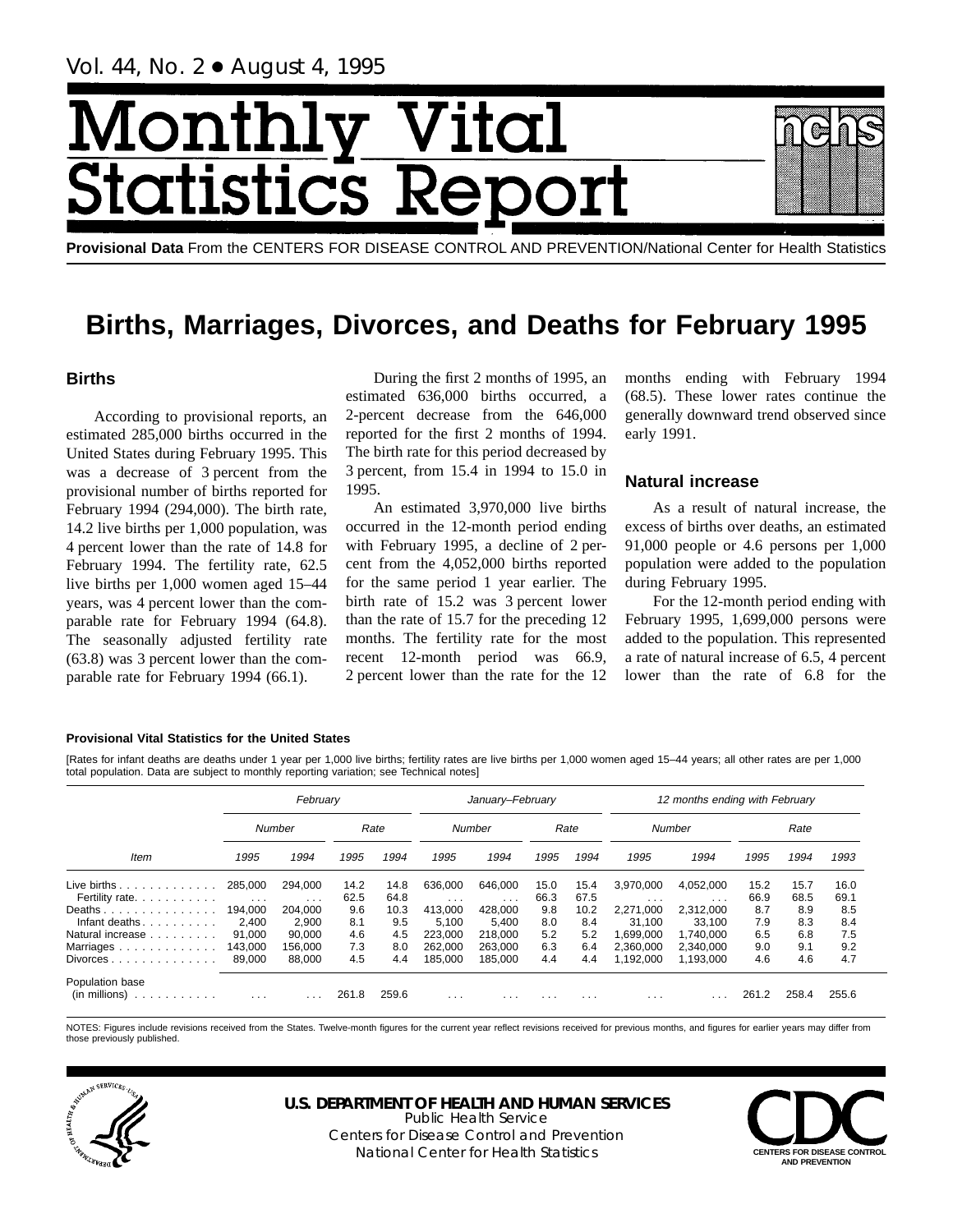preceding 12-month period. The decline in the rate of natural increase was due to a larger decrease in the birth rate than in the death rate.

### **Marriages**

Approximately 143,000 couples married in February 1995, 8 percent fewer than in February a year earlier (156,000). The marriage rate per 1,000 population for February was 9 percent lower in 1995 (7.3) than in 1994 (8.0).

The number of marriages performed during the first 2 months of 1995 (262,000) was slightly lower than the number for the comparable period in 1994 (263,000). The marriage rate for the 2-month period in 1995 was 6.3, 2 percent lower than for the same period in 1994 (6.4).

Marriages performed during the 12-month period ending with February 1995 totaled 2,360,000, a 1-percent increase compared with the number for the comparable period a year earlier (2,340,000). Despite the increase in the number of marriages, the marriage rate was 1 percent lower for the 12-month period ending with February 1995 (9.0) than for the period ending with February 1994 (9.1).

#### **Divorces**

An estimated 89,000 couples divorced in February 1995, a 1-percent increase over the number for February 1994 (88,000). The divorce rate per 1,000 population for February was 2 percent higher in 1995 (4.5) than in 1994 (4.4).

The number and rate of divorces for January–February 1995 were unchanged from the same period in 1994. In both years the number of divorces for the 2-month period was 185,000 and the rate was 4.4.

Divorces granted during the 12-month period ending with February 1995 numbered 1,192,000, a slight decline from the comparable period a year earlier (1,193,000). The divorce rate for the 12-month period ending with February 1995 (4.6) was the same as for the period ending with February 1994.

## **Deaths**

For February 1995 there were an estimated 194,000 deaths in the United



**Provisional birth rates per 1,000 population by month: United States, 1993–95**



**Provisional seasonally adjusted fertility rates per 1,000 women aged 15–44 years: United States, 1991–95**



**Provisional marriage rates per 1,000 population by month: United States, 1993–95**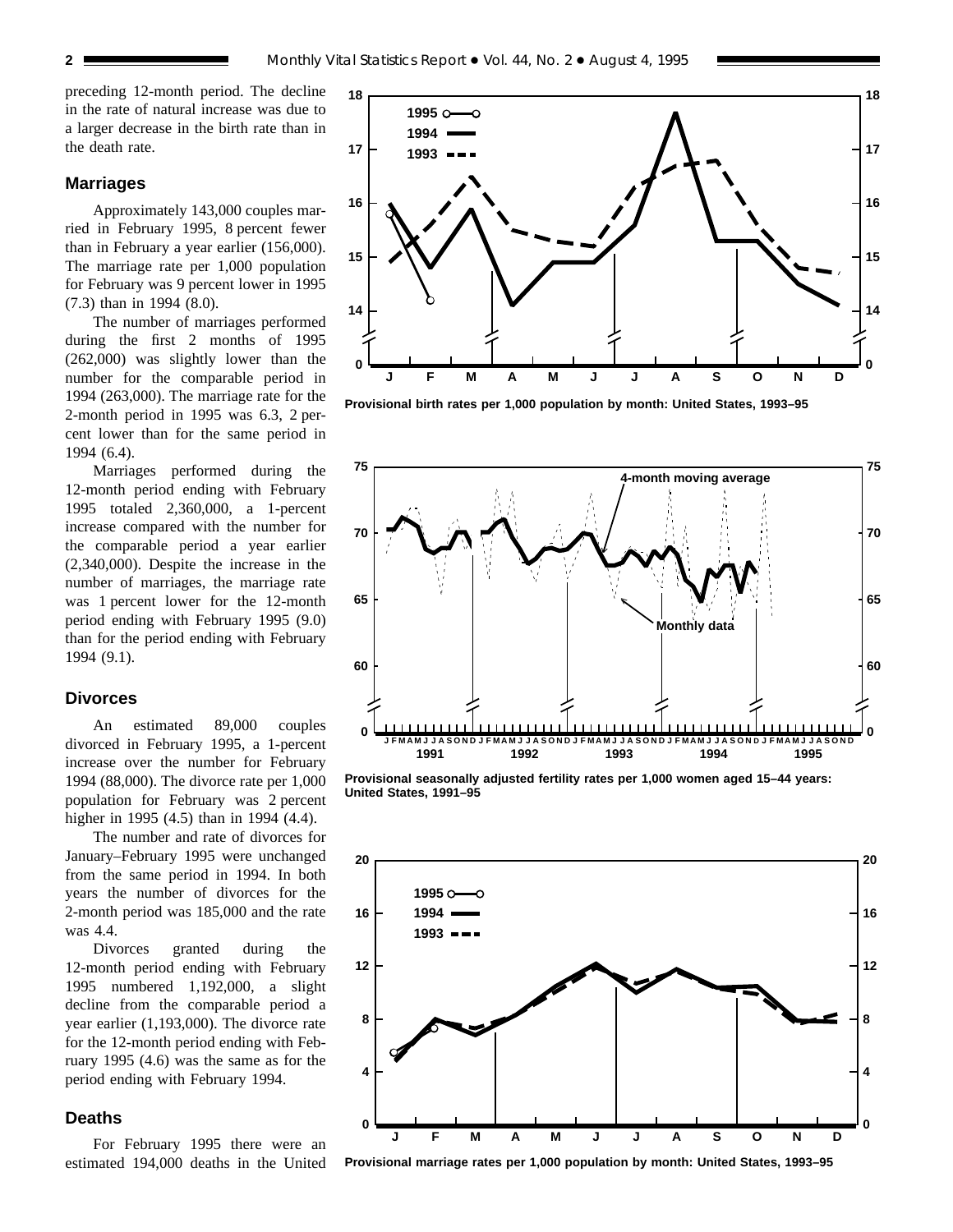States. The death rate was 9.6 deaths per 1,000 population, 7 percent lower than the rate of 10.3 for February a year earlier. Among the 194,000 deaths for February 1995 were 2,400 deaths at ages under 1 year.

The death rate for the 12 months ending with February 1995 was 8.7 deaths per 1,000 population, 2 percent lower than the rate of 8.9 for the comparable 12-month period a year earlier. The infant mortality rate for this 12-month period was 7.9 per 1,000 live births, 5 percent lower than the rate of 8.3 for the 12 months ending with February 1994.

*Current Mortality Sample, 12 months ending with January 1995*—The provisional death rate for the 12 months ending with January 1995 was 874.4 per 100,000 population, 2 percent lower than the rate of 888.5 for the 12-month period ending with January 1994. The provisional age-adjusted death rate for the 12-month period ending with January 1995 was 507.9 per 100,000 U.S. standard million population, 2 percent lower than the rate of 517.4 for the 12-month period ending with January 1994. Ageadjusted death rates control for changes and variations in the age composition of the population; therefore, they are better indicators than crude rates for showing changes in mortality risk over time and for showing differences between race-sex groups within the population. Among the race-sex groups, the estimated ageadjusted death rates decreased for white males, black males, and black females. By age the death rate for the total population decreased for the following age groups: 45–54 years, 55–64 years, 65–74 years, 75–84 years, and 85 years and over. The death rate increased for the age group 35–44 years.

Among the major causes of death, the estimated death rate decreased between the two successive 12-month periods for Diseases of heart. The death rate increased between the two successive 12-month periods for Human immunodeficiency virus infection.

The death rate for injury by firearms for the 12 months ending with January 1995 was 14.9 per 100,000 population, compared with a rate of 15.0 for the 12-month period a year earlier. The



**Provisional death rates per 1,000 population by month: United States, 1993–95**





**Provisional birth rates per 1,000 population for successive 12-month periods ending with month indicated: United States, 1991–95**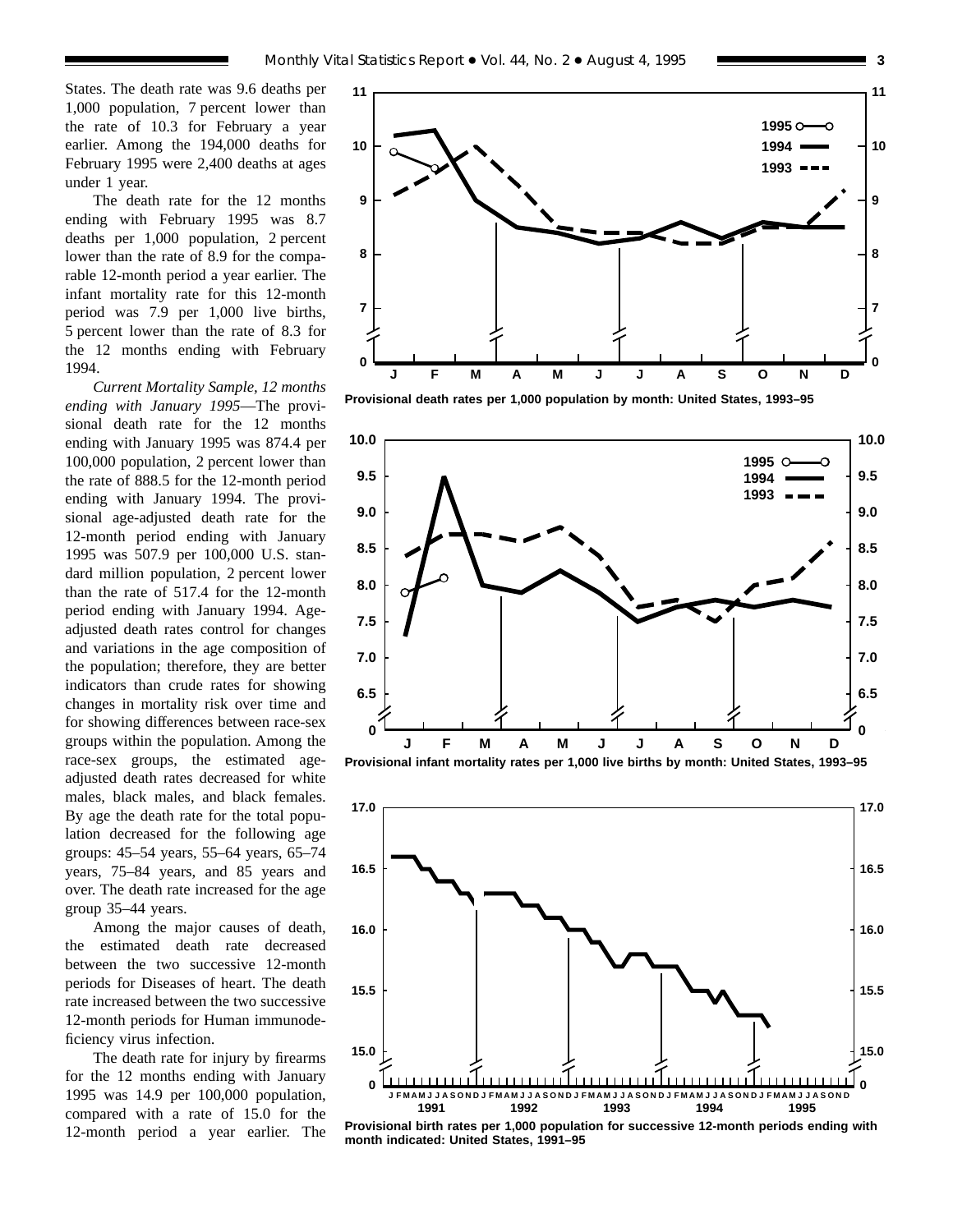change in the death rate for injury by firearms was not statistically significant.

The infant mortality rate for the 12 months ending with January 1995 was 796.7 per 100,000 live births, 3 percent lower than the rate of 817.6 for the same 12-month period a year earlier. For infants under 28 days, the 12-month rate ending with January 1995 was 502.5 compared with a rate of 526.4 for the 12-month period a year earlier. The infant mortality rate for infants 28 days–11 months was 294.0 compared with a rate of 291.1 for the 12-month period a year earlier. The changes in the mortality rates for infants under 28 days and for those 28 days–11 months were not statistically significant. Among causes of infant death, the infant mortality rate decreased between the two successive 12-month periods for Respiratory distress syndrome and Sudden infant death syndrome.



**Provisional marriage rates per 1,000 population for successive 12-month periods ending with month indicated: United States, 1991–95**



**Provisional divorce rates per 1,000 population for successive 12-month periods ending with month indicated: United States, 1991–95**



**Provisional death rates per 1,000 population for successive 12-month periods ending with month indicated: United States, 1991–95**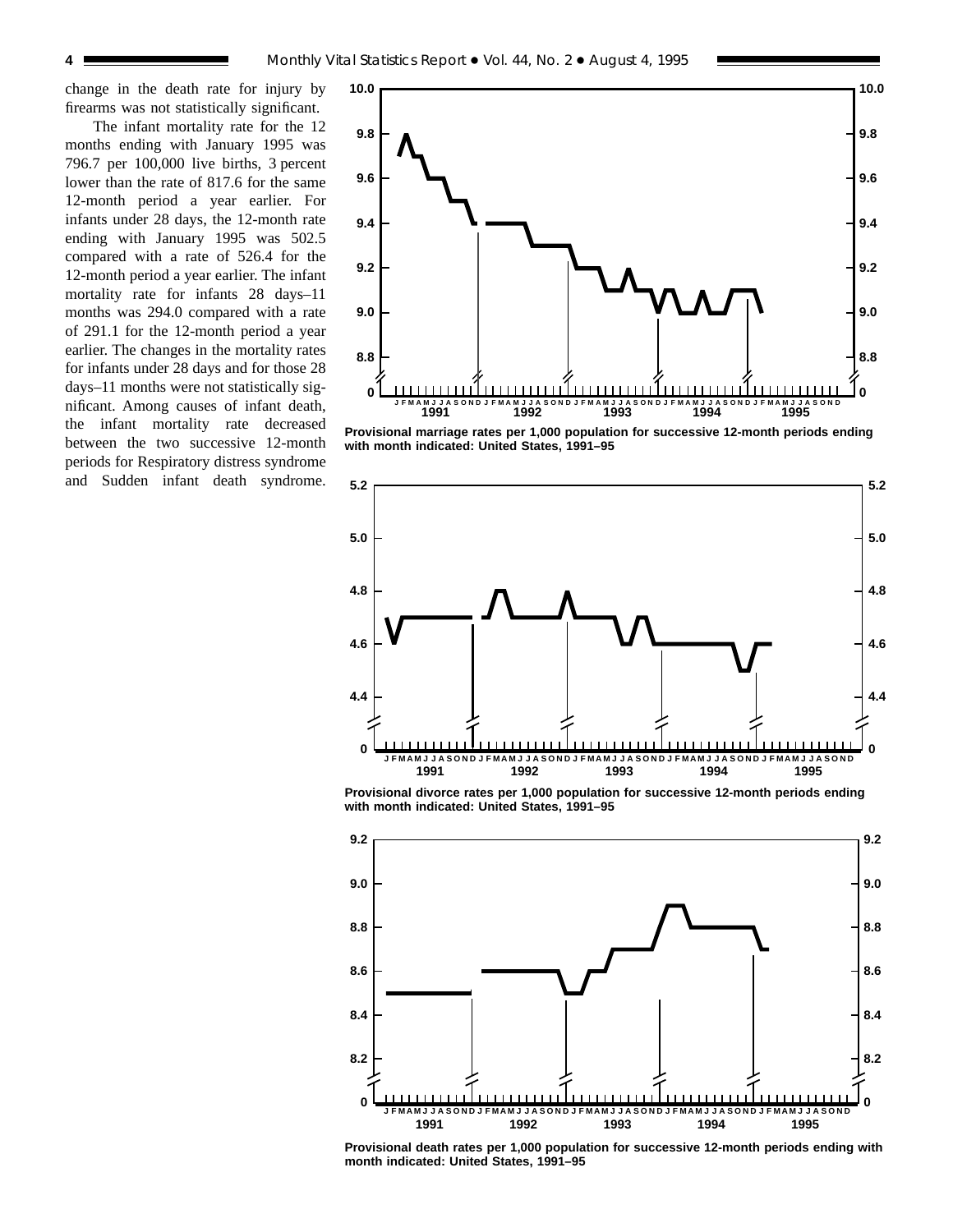

**Provisional infant mortality rates per 1,000 live births for successive 12-month periods ending with month indicated: United States, 1991–95**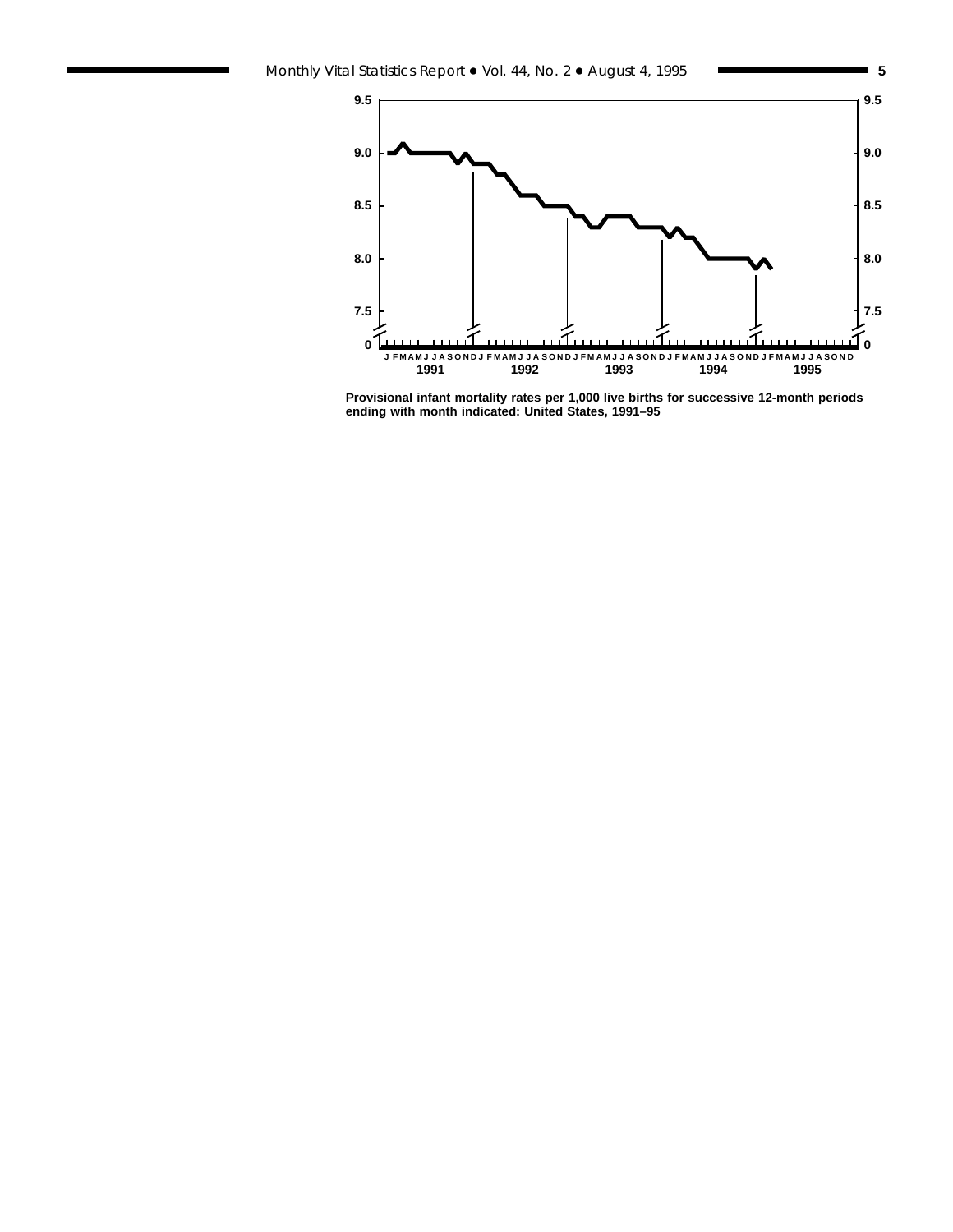## **Symbols**

- - Data not available
- . . . Category not applicable
- Quantity zero
- 0.0 Quantity more than zero but less than 0.05
- \* Figure does not meet standards of reliability or precision (see Technical notes)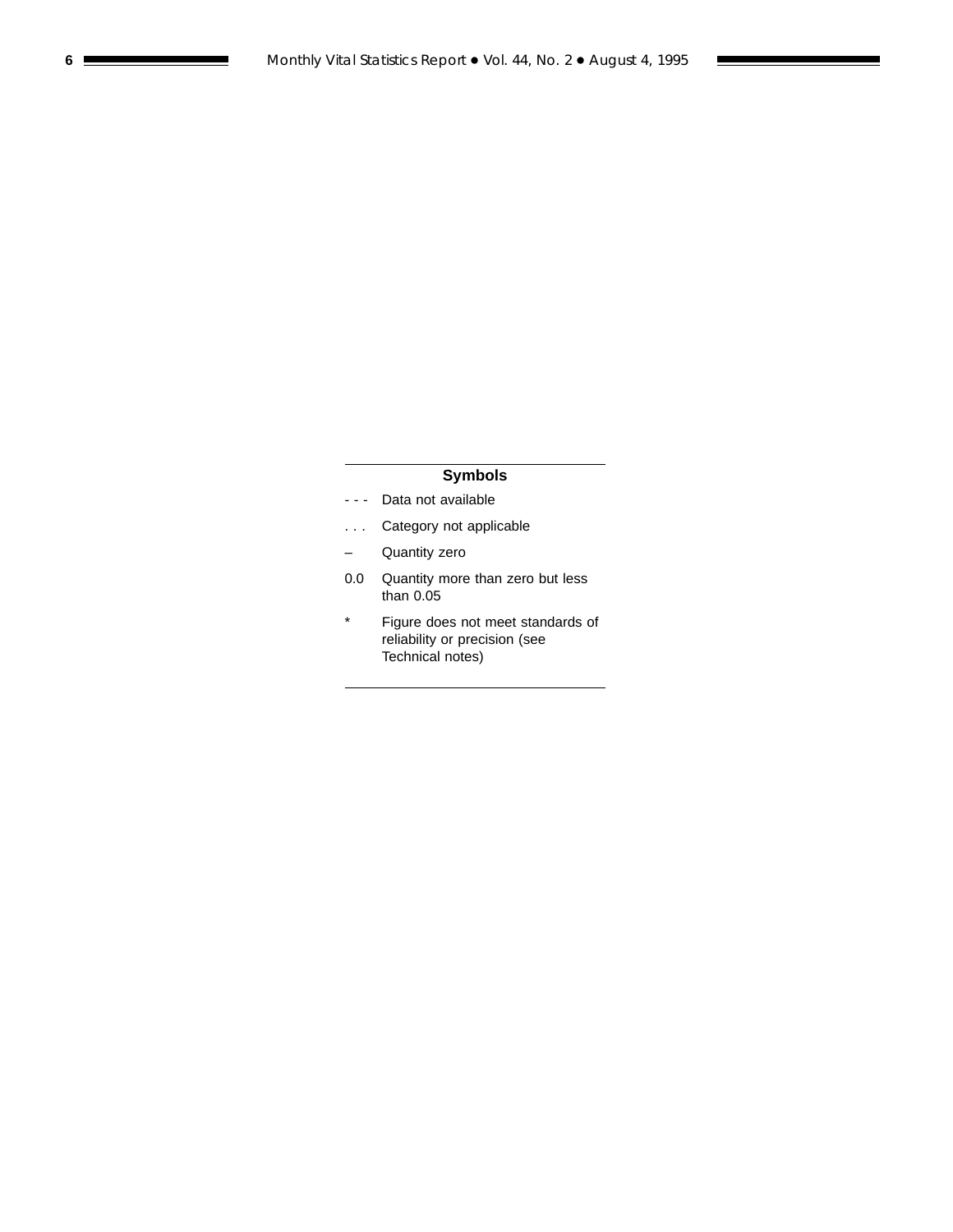#### **Table 1. Provisional number of live births, marriages, divorces, deaths, and infant deaths and rates, by month: United States, January 1994–February 1995**

[Data are provisional and are subject to monthly reporting variation; see Technical notes]

|                                       | Live births |                                 |                  |                                     | Marriages |                                 | <b>Divorces</b> |                                 | Deaths  | Infant deaths                   |        |                                  |
|---------------------------------------|-------------|---------------------------------|------------------|-------------------------------------|-----------|---------------------------------|-----------------|---------------------------------|---------|---------------------------------|--------|----------------------------------|
|                                       |             |                                 | aged 15-44 years | Rate per 1,000 women                |           |                                 |                 |                                 |         |                                 |        |                                  |
| Period                                | Number      | Rate per<br>1,000<br>population | Unadjusted       | Seasonally<br>adjusted <sup>1</sup> | Number    | Rate per<br>1.000<br>population | Number          | Rate per<br>1,000<br>population | Number  | Rate per<br>1,000<br>population | Number | Rate per<br>1,000<br>live births |
| 1994:                                 |             |                                 |                  |                                     |           |                                 |                 |                                 |         |                                 |        |                                  |
| January. $\ldots$                     | 352,000     | 16.0                            | 69.9             | 73.4                                | 107,000   | 4.9                             | 97,000          | 4.4                             | 224,000 | 10.2                            | 2,500  | 7.3                              |
| February                              | 294,000     | 14.8                            | 64.8             | 66.1                                | 156,000   | 8.0                             | 88.000          | 4.4                             | 204,000 | 10.3                            | 2,900  | 9.5                              |
| March                                 | 350.000     | 15.9                            | 69.6             | 70.6                                | 147,000   | 6.8                             | 103,000         | 4.7                             | 199,000 | 9.0                             | 2,700  | 8.0                              |
| April<br>.                            | 302,000     | 14.1                            | 62.0             | 63.5                                | 175,000   | 8.3                             | 100,000         | 4.7                             | 182,000 | 8.5                             | 2,500  | 7.9                              |
| May<br>المتعاط والمتحالة والمتحالة    | 329,000     | 14.9                            | 65.3             | 65.8                                | 232,000   | 10.5                            | 104,000         | 4.7                             | 186,000 | 8.4                             | 2,700  | 8.2                              |
| June                                  | 319.000     | 14.9                            | 65.5             | 64.2                                | 262,000   | 12.2                            | 103,000         | 4.8                             | 176,000 | 8.2                             | 2,500  | 7.9                              |
| July                                  | 346.000     | 15.6                            | 68.6             | 65.8                                | 222,000   | 10.0                            | 98,000          | 4.4                             | 184,000 | 8.3                             | 2,600  | 7.5                              |
| August $\ldots$ , $\ldots$ , $\ldots$ | 392,000     | 17.7                            | 77.7             | 73.4                                | 262,000   | 11.8                            | 99,000          | 4.5                             | 190,000 | 8.6                             | 2,800  | 7.7                              |
| September<br>and a straight           | 329,000     | 15.3                            | 67.4             | 63.4                                | 224,000   | 10.4                            | 99,000          | 4.6                             | 178,000 | 8.3                             | 2,500  | 7.8                              |
| October<br>.                          | 340.000     | 15.3                            | 67.3             | 67.6                                | 232,000   | 10.5                            | 99,000          | 4.5                             | 190,000 | 8.6                             | 2,600  | 7.7                              |
| November                              | 313.000     | 14.5                            | 64.1             | 66.1                                | 171,000   | 7.9                             | 98,000          | 4.5                             | 182,000 | 8.5                             | 2,500  | 7.8                              |
| December                              | 314,000     | 14.1                            | 62.3             | 64.8                                | 173,000   | 7.8                             | 103,000         | 4.7                             | 190,000 | 8.5                             | 2,500  | 7.7                              |
| 1995:                                 |             |                                 |                  |                                     |           |                                 |                 |                                 |         |                                 |        |                                  |
| January                               | 351,000     | 15.8                            | 69.7             | 73.1                                | 119,000   | 5.5                             | 96,000          | 4.3                             | 220,000 | 9.9                             | 2,700  | 7.9                              |
| February<br>.                         | 285,000     | 14.2                            | 62.5             | 63.8                                | 143,000   | 7.3                             | 89,000          | 4.5                             | 194,000 | 9.6                             | 2,400  | 8.1                              |

<sup>1</sup>The method of seasonal adjustment, developed by the U.S. Bureau of the Census, is described in The X-11 Variant of the Census Method II Seasonal Adjustment Program, Technical Paper<br>No. 15 (1967 revision).

NOTE: Figures include all revisions received from the States and, therefore, may differ from those previously published.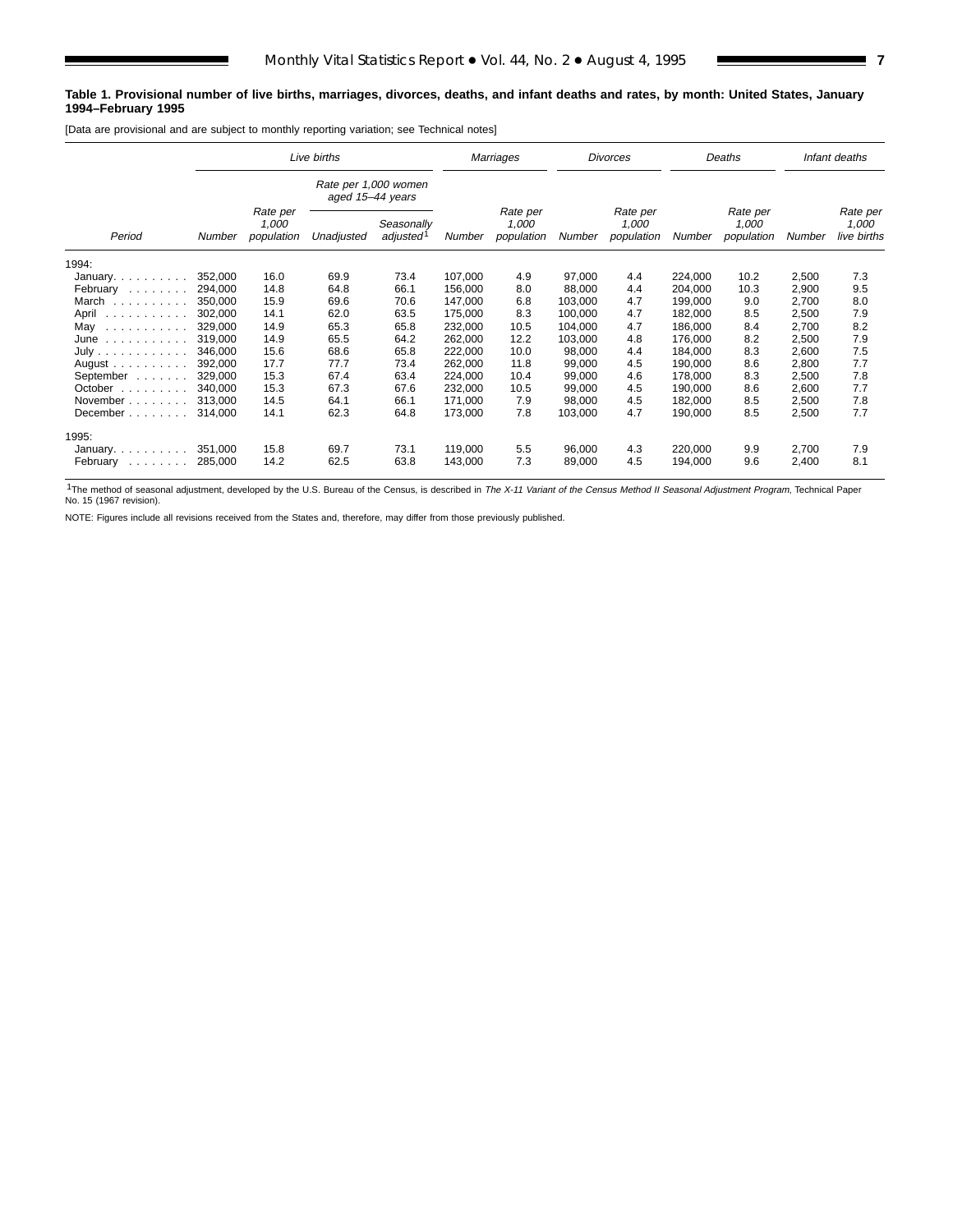## **Table 2. Provisional number of live births and deaths: each division and State, February 1994 and 1995, and cumulative figures, 1993–95**

[Data are estimates by State of residence; see Technical notes]

|                                           |                      |                      | Live births          |                      |                      | Deaths               |                      |                      |                      |                      |
|-------------------------------------------|----------------------|----------------------|----------------------|----------------------|----------------------|----------------------|----------------------|----------------------|----------------------|----------------------|
|                                           | February             |                      |                      | January-February     |                      |                      | February             |                      | January-February     |                      |
| Area                                      | 1995                 | 1994                 | 1995                 | 1994                 | 1993                 | 1995                 | 1994                 | 1995                 | 1994                 | 1993                 |
| New England $\ldots \ldots \ldots \ldots$ | 18,592               | 13,761               | 120,655              | 27,656               | 26,400               | 11,033               | 10,275               | 21,485               | 21,408               | 20,700               |
| Maine                                     | 1,026                | 812                  | 1,885                | 1,754                | 1,573                | 1,043                | 940                  | 1,907                | 2,000                | 1,794                |
| New Hampshire                             | 1,350                | 1,399                | 2,279                | 2,344                | 1,999                | 860                  | 862                  | 1,689                | 1,700                | 1,397                |
| Vermont $\ldots$                          | 597                  | 373                  | 1,132                | 886                  | 979                  | 507                  | 400                  | 1,002                | 814                  | 738                  |
| Massachusetts                             | 4,647                | 6,196                | 13,712               | 13,359               | 14,164               | 5,453                | 4,797                | 10,340               | 9,778                | 10,396               |
| Rhode Island                              | 972                  | 1,005                | 1,647                | 1,897                | 1,861                | 828                  | 800                  | 1,690                | 1,693                | 1,595                |
| Connecticut                               | $\sim$ $\sim$ $\sim$ | 3,976                | $\sim$ $\sim$ $\sim$ | 7,416                | 5,824                | 2,342                | 2,476                | 4,857                | 5,423                | 4,780                |
| Middle Atlantic.                          | 126,361              | 34,271               | <sup>1</sup> 62,097  | 85,450               | 93,674               | 30,715               | 32,319               | 68,472               | 69,287               | 64,295               |
| New York.                                 | 14,525               | 15,392               | 36,290               | 44,561               | 45,386               | 13,307               | 14,052               | 31,705               | 31,503               | 30,565               |
| New Jersey                                | $\sim$ $\sim$ $\sim$ | 7,470                | $\sim$ $\sim$ $\sim$ | 15,193               | 20,863               | 6,151                | 7,156                | 12,991               | 13,304               | 11,675               |
| Pennsylvania                              | 11,836               | 11,409               | 25,807               | 25,696               | 27,425               | 11,257               | 11,111               | 23,776               | 24,480               | 22,055               |
|                                           |                      |                      |                      |                      |                      |                      |                      |                      |                      |                      |
| East North Central                        | 43,445               | 51,521               | 93,451               | 103,083              | 104,467              | 33,136               | 33,998               | 68,291               | 75,253               | 65,199               |
| Ohio.                                     | 10,692               | 14,045               | 23,725               | 28,151               | 24,381               | 8,664                | 10,127               | 18,182               | 21,588               | 16,845               |
| Indiana                                   | 3,178                | 6,174                | 9,042                | 13,120               | 13,742               | 4,633                | 4,356                | 8,579                | 9,852                | 8,827                |
| Illinois.                                 | 14,161               | 13,448               | 29,159               | 27,644               | 29,140               | 9,452                | 8,717                | 19,331               | 19,719               | 17,937               |
| Michigan                                  | 10,375               | 11,590               | 21,089               | 22,572               | 25,743               | 6,739                | 6,914                | 14,405               | 15,408               | 13,756               |
| Wisconsin                                 | 5,039                | 6,264                | 10,436               | 11,596               | 11,461               | 3,648                | 3,884                | 7,794                | 8,686                | 7,834                |
| West North Central                        | 18,937               | 19,506               | 45,963               | 40,302               | 42,096               | 13,840               | 14,636               | 31,178               | 33,250               | 31,292               |
| Minnesota                                 | 4,546                | 4,968                | 9,561                | 10,260               | 10,002               | 2,987                | 3,102                | 6,594                | 6,953                | 6,181                |
| $Iowa. \ldots \ldots \ldots \ldots$       | 3,667                | 2,868                | 9,319                | 5,302                | 6,386                | 1,082                | 2,519                | 3,974                | 4,855                | 5,716                |
| Missouri                                  | 5,760                | 5,780                | 13,438               | 13,605               | 13,828               | 5,488                | 4,810                | 11,647               | 11,750               | 10,692               |
| North Dakota                              | 577                  | 636                  | 1,401                | 1,311                | 1,345                | 480                  | 470                  | 1,096                | 1,064                | 968                  |
| South Dakota                              | 728                  | 796                  | 1,492                | 1,582                | 1,556                | 553                  | 601                  | 1,132                | 1,281                | 1,113                |
| Nebraska.                                 | 1,950                | 1,714                | 3,772                | 3,398                | 3,745                | 1,352                | 1,102                | 2,687                | 2,625                | 2,667                |
| Kansas                                    | 1,709                | 2,744                | 6,980                | 4,844                | 5,234                | 1,898                | 2,032                | 4,048                | 4,722                | 3,955                |
|                                           |                      |                      |                      |                      |                      |                      |                      |                      |                      |                      |
| South Atlantic                            | 54,920               | 53,685               | 114,010              | 108,466              | 110,122              | 39,008               | 38,862               | 80,797               | 80,569               | 71,319               |
| Delaware.                                 | 764                  | 756                  | 1,639                | 1,656                | 1,675                | 505                  | 580                  | 1,064                | 1,073                | 988                  |
| Maryland                                  | 5,510                | 6,060                | 12,159               | 9,284                | 11,454               | 3,516                | 3,747                | 6,972                | 6,009                | 7,768                |
| District of Columbia                      | 658                  | 789                  | 1,440                | 1,592                | 1,629                | 497                  | 516                  | 1,116                | 1,171                | 1,127                |
| Virginia                                  | 8,459                | 7,361                | 17,682               | 15,427               | 15,952               | 4,544                | 4,452                | 9,805                | 10,027               | 8,689                |
| West Virginia                             | 1,296                | 1,463                | 3,338                | 3,427                | 4,108                | 1,688                | 1,623                | 3,288                | 3,793                | 3,428                |
| North Carolina                            | 9,740                | 7,869                | 17,565               | 16,649               | 16,649               | 5,690                | 5,482                | 11,831               | 12,893               | 10,809               |
| South Carolina                            | 3,920                | 3,944                | 8,390                | 8,667                | 8,984                | 3,051                | 2,604                | 5,852                | 5,610                | 4,731                |
| Georgia. $\ldots$ .                       | 9,561                | 9,106                | 20,684               | 18,958               | 17,538               | 5,093                | 5,453                | 11,061               | 10,358               | 8,890                |
| Florida                                   | 15,012               | 16,337               | 31,113               | 32,806               | 32,133               | 14,424               | 14,405               | 29,808               | 29,635               | 24,889               |
| East South Central                        | 16,076               | 18,070               | 36,993               | 40,487               | 36,928               | 14,352               | 13,709               | 29,606               | 30,942               | 26,485               |
| Kentucky                                  | 3,055                | 4,141                | 7,706                | 8,490                | 8,401                | 4,105                | 3,402                | 7,724                | 7,284                | 6,267                |
| Tennessee                                 | 5,711                | 5,811                | 12,318               | 13,400               | 11,587               | 4,466                | 4,564                | 9,291                | 9,375                | 8,376                |
| Alabama                                   | 4,242                | 4,684                | 9,759                | 10,521               | 10,228               | 3,640                | 3,486                | 7,914                | 9,052                | 7,142                |
| Mississippi                               | 3,068                | 3,434                | 7,210                | 8,076                | 6,712                | 2,141                | 2,257                | 4,677                | 5,231                | 4,700                |
| West South Central                        | 46,510               | 34,182               | 91,650               | 76,509               | 80,972               | 18,968               | 20,044               | 43,237               | 47,568               | 43,304               |
| Arkansas                                  | 2,578                | 2,450                | 5,454                | 5,676                | 5,732                | 2,105                | 2,144                | 4,043                | 5,490                | 4,844                |
| Louisiana                                 | 5,920                | 6,005                | 13,358               | 11,459               | 14,004               | 3,399                | 3,777                | 7,445                | 7,301                | 7,672                |
| Oklahoma                                  | 3,426                | 2,804                | 7,061                | 8,463                | 7,439                | 2,467                | 2,689                | 5,630                | 6,366                | 5,889                |
| Texas <sup>2</sup>                        | 34,586               | 22,923               | 65,777               | 50,911               | 53,797               | 10,997               | 11,434               | 26,119               | 28,411               | 24,899               |
|                                           |                      |                      |                      |                      |                      |                      |                      |                      |                      |                      |
| Mountain                                  | 17,986               | 18,828               | 38,822               | 37,693               | 39.070               | 8,564                | 9,025                | 17,817               | 18,772               | 19,515               |
| Montana                                   | 885                  | 851                  | 1,764                | 1,569                | 1,716                | 602                  | 571                  | 1,334                | 1,298                | 1,273                |
| Idaho                                     | 1,135                | 1,212                | 2,569                | 2,832                | 2,736                | 616                  | 666                  | 1,394                | 1,557                | 1,346                |
| Wyominq                                   | 558                  | 568                  | 1,129                | 941                  | 918                  | 325                  | 268                  | 671                  | 608                  | 588                  |
| Colorado                                  | 3,803                | 4,015                | 8,224                | 8,439                | 8,891                | 1,440                | 2,019                | 3,729                | 4,587                | 4,031                |
| New Mexico                                | 2,073                | 1,825                | 4,636                | 4,617                | 4,561                | 954                  | 939                  | 1,967                | 2,045                | 2,235                |
| Arizona.                                  | 5,678                | 5,718                | 11,700               | 8,823                | 11,006               | 2,868                | 2,683                | 4,950                | 4,791                | 6,592                |
| Utah.                                     | 2,798                | 2,665                | 5,817                | 6,264                | 5,667                | 811                  | 912                  | 1,762                | 1,843                | 1,624                |
| $N$ evada                                 | 1,056                | 1,974                | 2,983                | 4,208                | 3,575                | 948                  | 967                  | 2,010                | 2,043                | 1,826                |
| Pacific.                                  | 42,527               | 53,820               | 106,599              | 124,331              | 114,699              | 23,983               | 31,890               | 52,414               | 51,611               | 42,513               |
| Washington                                | 5,833                | 4,524                | 11,999               | 12,166               | 9,145                | 3,158                | 2,596                | 6,324                | 6,283                | 5,508                |
| $O$ regon $\ldots \ldots \ldots \ldots$   | 3,510                | 3,460                | 7,139                | 7,805                | 6,801                | 2,188                | 2,528                | 5,261                | 5,501                | 4,520                |
| $California^2$                            | 31,100               | 43,413               | 82,989               | 98,561               | 94,656               | 17,833               | 26,036               | 39,183               | 38,210               | 30,978               |
| Alaska                                    | 777                  | 905                  | 1,716                | 2,716                | 1,232                | 142                  | 174                  | 315                  | 402                  | 236                  |
| Hawaii                                    |                      |                      |                      |                      |                      | 662                  | 556                  |                      |                      |                      |
|                                           | 1,307                | 1,518                | 2,756                | 3,083                | 2,865                |                      |                      | 1,331                | 1,215                | 1,271                |
| Puerto Rico <sup>3</sup> .                | $\sim$ $\sim$ $\sim$ | $\sim$ $\sim$ $\sim$ | $\sim$ $\sim$ $\sim$ | $\sim$ $\sim$ $\sim$ | $\sim$ $\sim$ $\sim$ | $\sim$ $\sim$ $\sim$ | $\sim$ $\sim$ $\sim$ | $\sim$ $\sim$ $\sim$ | $\sim$ $\sim$ $\sim$ | $\sim$ $\sim$ $\sim$ |

1Excludes figures for State(s) shown below as not available.

<sup>2</sup>Figures include adjustments for varying length of reporting periods; see Technical notes.

3Data for Puerto Rico are not included in U.S. total figures.

NOTES: Figures include all revisions received from the States. Cumulative figures for the current year reflect revisions received for previous months, and figures for earlier years may differ from those previously published.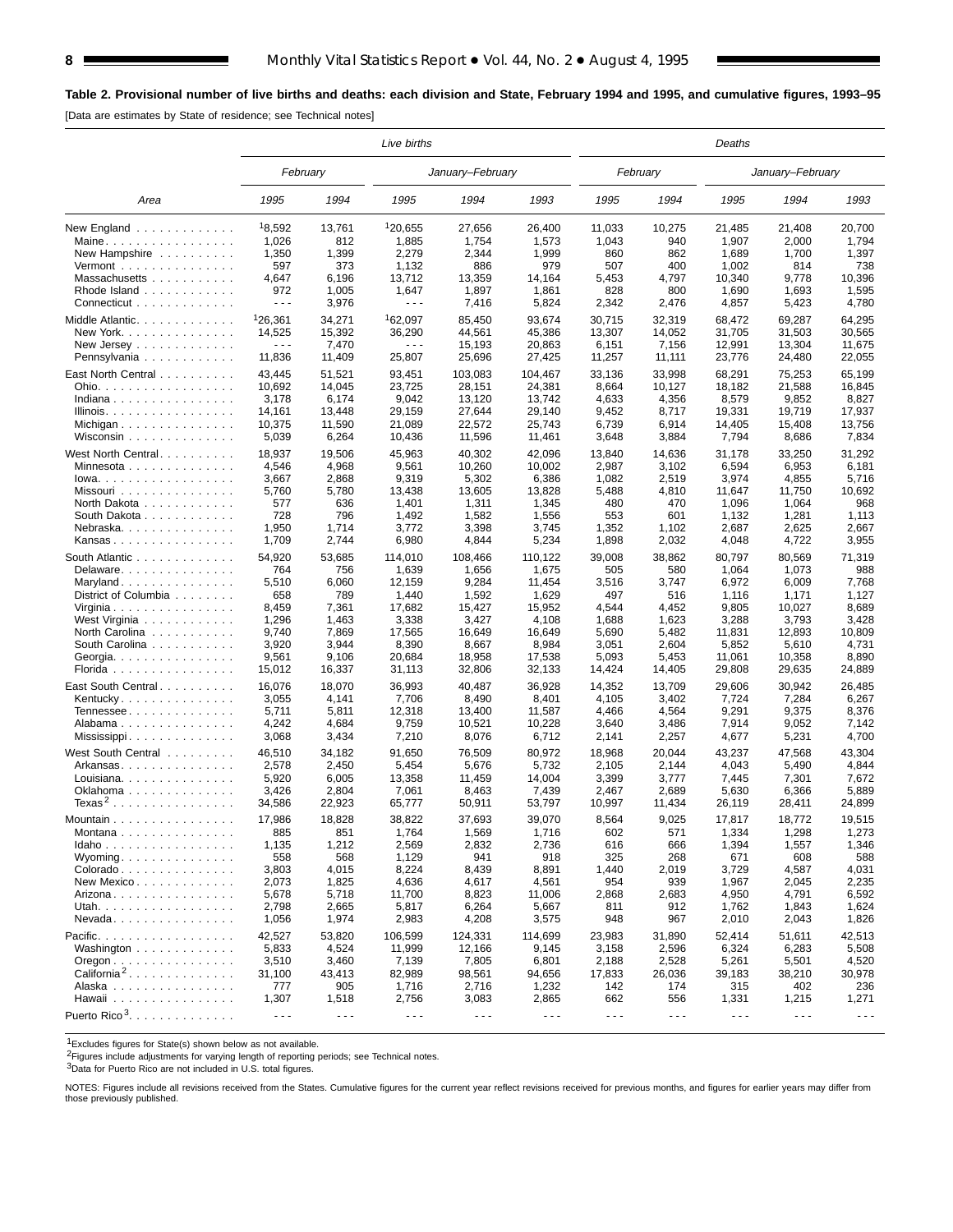#### **Table 3. Provisional number of marriages and divorces: each division and State, February 1994 and 1995, and cumulative figures, 1993–95**

[By State of occurrence. Number of events reported; see Technical notes. Divorces include reported annulments]

|                                                               |                      |                      | <b>Marriages</b>     |                  |                      |                      |                      | <b>Divorces</b>      |                      |                      |  |
|---------------------------------------------------------------|----------------------|----------------------|----------------------|------------------|----------------------|----------------------|----------------------|----------------------|----------------------|----------------------|--|
|                                                               |                      | February             |                      | January-February |                      |                      | February             |                      | January-February     |                      |  |
| Area                                                          | 1995                 | 1994                 | 1995                 | 1994             | 1993                 | 1995                 | 1994                 | 1995                 | 1994                 | 1993                 |  |
| New England                                                   | 4,123                | 5,936                | 8,793                | 12,288           | 9,209                | 11,941               | 2,672                | 13,963               | 5,388                | 6,493                |  |
| Maine.                                                        | 350                  | 359                  | 648                  | 674              | 636                  | 169                  | 298                  | 662                  | 443                  | 761                  |  |
| New Hampshire                                                 | 431                  | 461                  | 820                  | 817              | 583                  | 429                  | 467                  | 769                  | 776                  | 758                  |  |
| Vermont $\dots\dots\dots\dots\dots\dots$                      | 297                  | 179                  | 629                  | 469              | 575                  | 438                  | 136                  | 753                  | 513                  | 432                  |  |
| Massachusetts                                                 | 1,912                | 3,840                | 4,717                | 8,206            | 5,104                | 587                  | 794                  | 1,207                | 1,501                | 2,250                |  |
| Rhode Island                                                  | 301                  | 269                  | 504                  | 511              | 589                  | 318                  | 261                  | 572                  | 556                  | 581                  |  |
| Connecticut                                                   | 832                  | 828                  | 1,475                | 1,611            | 1,722                | $- - -$              | 716                  | $\sim$ $\sim$ $\sim$ | 1,599                | 1,711                |  |
| Middle Atlantic.                                              | 12,713               | 12,577               | 24,715               | 24,160           | 27,059               | 6,340                | 6,116                | 16,581               | 17,860               | 18,971               |  |
| New York <sup>2</sup> .                                       | 8,111                | 7,532                | 14,876               | 13,675           | 15,224               | 1,808                | 1,435                | 6,616                | 8,769                | 9,046                |  |
|                                                               | 2,207                | 2,425                | 3,910                | 4,261            | 5,039                | 1,844                | 1,580                | 3,893                | 3,356                | 3,948                |  |
| Pennsylvania                                                  | 2,395                | 2,620                | 5,929                | 6,224            | 6,796                | 2,688                | 3,101                | 6,072                | 5,735                | 5,977                |  |
| East North Central                                            | 19,332               | 17,946               | 33,918               | 31,992           | 33,892               | <sup>1</sup> 12,378  | <sup>1</sup> 11,980  | <sup>1</sup> 24,455  | <sup>1</sup> 22,638  | <sup>1</sup> 23,657  |  |
| Ohio.                                                         | 5,030                | 4,453                | 10,388               | 9,404            | 9,608                | 3,712                | 3,701                | 8,065                | 7,817                | 7,543                |  |
| Indiana                                                       | 2,879                | 2,687                | 5,024                | 4,416            | 5,665                | - - -                | $\sim$ $\sim$ $\sim$ | $\sim$ $\sim$ $\sim$ | $\sim$ $\sim$ $\sim$ | - - -                |  |
| Illinois.                                                     | 5,079                | 4,897                | 8,753                | 8,652            | 8,682                | 3,094                | 2,721                | 6,206                | 5,577                | 6,387                |  |
| Michigan                                                      | 4,825                | 4,498                | 6,589                | 6,429            | 6,897                | 4,213                | 4,296                | 7,251                | 6,585                | 6,601                |  |
| Wisconsin                                                     | 1,519                | 1,411                | 3,164                | 3,091            | 3,040                | 1,359                | 1,262                | 2,933                | 2,659                | 3,126                |  |
| West North Central                                            | 8,102                | 7,875                | 17,090               | 15,726           | 15,365               | 6,132                | 7,523                | 12,357               | 13,364               | 11,615               |  |
| Minnesota $\ldots$ , $\ldots$ , $\ldots$ ,                    | 1,351                | 1,501                | 2,667                | 2,521            | 2,395                | 1,128                | 1,374                | 2,279                | 2,823                | 2,736                |  |
| $Iowa.$                                                       | 978                  | 1,088                | 2,310                | 2,135            | 2,513                | 867                  | 1,114                | 2,001                | 2,002                | 1,447                |  |
| Missouri                                                      | 2,969                | 2,249                | 6,636                | 5,437            | 5,432                | 2,091                | 2,568                | 4,793                | 4,786                | 3,956                |  |
| North Dakota                                                  | 179                  | 184                  | 389                  | 391              | 426                  | 153                  | 145                  | 318                  | 323                  | 315                  |  |
| South Dakota                                                  | 391                  | 353                  | 791                  | 709              | 738                  | 194                  | 224                  | 464                  | 412                  | 445                  |  |
| Nebraska.                                                     | 513                  | 660                  | 1,183                | 1,205            | 1,144                | 552                  | 539                  | 1,056                | 1,052                | 991                  |  |
| Kansas                                                        | 1,721                | 1,840                | 3,114                | 3,328            | 2,717                | 1,147                | 1,559                | 1,446                | 1,966                | 1,725                |  |
| South Atlantic                                                | 28,795               | 28,958               | 55,785               | 57,184           | 59,837               | 17,213               | 16,933               | 35,221               | 34,779               | 33,992               |  |
| Delaware                                                      | 245                  | 266                  | 443                  | 488              | 564                  | 274                  | 218                  | 696                  | 463                  | 474                  |  |
| Maryland                                                      | 2,659                | 2,282                | 4,542                | 4,848            | 4,766                | 1,158                | 1,078                | 2,372                | 2,385                | 2,600                |  |
| District of Columbia                                          | 50                   | 86                   | 84                   | 110              | 153                  | 74                   | 140                  | 148                  | 294                  | 164                  |  |
| Virginia                                                      | 3,702                | 4,318                | 7,981                | 8,453            | 8,441                | 1,967                | 1,939                | 4,338                | 4,185                | 4,032                |  |
| West Virginia                                                 | 493                  | 477                  | 1,058                | 1,204            | 1,693                | 367                  | 813                  | 1,142                | 1,545                | 1,279                |  |
| North Carolina                                                | 3,555                | 2,820                | 6,847                | 5,203            | 5,204                | 2,521                | 2,347                | 5,206                | 4,830                | 4,566                |  |
| South Carolina                                                | 3,097                | 3,116                | 5,573                | 6,439            | 6,716                | 1,136                | 994                  | 2,206                | 2,221                | 2,207                |  |
| Georgia.                                                      | 3,775                | 2,651                | 8,228                | 7,783            | 8,884                | 2,927                | 2,894                | 5,683                | 5,589                | 5,843                |  |
| Florida                                                       | 11,219               | 12,942               | 21,029               | 22,656           | 23,416               | 6,789                | 6,510                | 13,430               | 13,267               | 12,827               |  |
| East South Central.                                           | 13,119               | 13,081               | 28,014               | 24,633           | 24,778               | 8,682                | 6,693                | 16,397               | 14,099               | 14,535               |  |
| Kentucky                                                      | 2,612                | 3,203                | 6,951                | 6,213            | 5,335                | 1,898                | 1,450                | 4,086                | 2,941                | 3,303                |  |
| Tennessee                                                     | 5,891                | 5,915                | 12,702               | 9,895            | 10,671               | 3,225                | 2,284                | 5,895                | 5,363                | 5,040                |  |
| Alabama                                                       | 2,858                | 2,467                | 5,838                | 5,790            | 5,701                | 2,050                | 2,190                | 4,309                | 4,279                | 4,223                |  |
| Mississippi                                                   | 1,758                | 1,496                | 2,523                | 2,735            | 3,071                | 1,509                | 769                  | 2,107                | 1,516                | 1,969                |  |
| West South Central                                            | 18,753               | 23,463               | 45,601               | 46,822           | 36,043               | <sup>1</sup> 10,484  | 111,214              | 122,480              | <sup>1</sup> 24,851  | 121,202              |  |
| Arkansas                                                      | 2,602                | 4,364                | 3,607                | 6,032            | 5,051                | 1,225                | 2,366                | 1,743                | 3,244                | 2,486                |  |
| Louisiana.                                                    | 2,669                | 2,268                | 5,560                | 5,578            | 1,584                | $\sim$ $\sim$ $\sim$ | $\sim$ $\sim$ $\sim$ | $\sim$ $\sim$ $\sim$ | $\sim$ $\sim$ $\sim$ | - - -                |  |
| Oklahoma                                                      | 1,982                | 2,112                | 3,430                | 3,722            | 3,823                | 1,759                | 1,739                | 3,559                | 3,472                | 2,993                |  |
| $T$ exas $^3$                                                 | 11,500               | 14,719               | 33,004               | 31,490           | 25,585               | 7,500                | 7,109                | 17,178               | 18,135               | 15,723               |  |
| Mountain $\ldots$ , $\ldots$ , $\ldots$ , $\ldots$ , $\ldots$ | 16,306               | 18,772               | 113,063              | 37,941           | 34,418               | 14,559               | 6,743                | 19,166               | 13,961               | 112,006              |  |
| Montana                                                       | 313                  | 348                  | 544                  | 583              | 676                  | 316                  | 309                  | 567                  | 634                  | 641                  |  |
| Idaho                                                         | 816                  | 1,105                | 2,143                | 2,542            | 2,038                | 494                  | 709                  | 1,110                | 1,224                | 1,170                |  |
| $Wyoming.$                                                    | 428                  | 311                  | 570                  | 462              | 504                  | 253                  | 158                  | 526                  | 387                  | 454                  |  |
| Colorado                                                      | $\sim$ $\sim$ $\sim$ | 2,067                | $\sim$ $\sim$ $\sim$ | 3,860            | 3,861                | $\sim$ $\sim$ $\sim$ | 1,371                | $\sim$ $\sim$ $\sim$ | 2,898                | 3,012                |  |
| New Mexico <sup><math>4,5</math></sup>                        | 993                  | 888                  | 1,742                | 1,536            | 1,441                | 795                  | 740                  | 1,536                | 1,458                | 1,413                |  |
| Arizona <sup>2</sup>                                          | 2,749                | 2,986                | 5,192                | 6,206            | 6,474                | 1,961                | 1,876                | 3,987                | 3,899                | 4,043                |  |
| Utah.                                                         | 1,007                | 1,367                | 2,872                | 2,711            | 2,584                | 740                  | 705                  | 1,440                | 1,536                | 1,273                |  |
| Nevada                                                        | $\sim$ $\sim$ $\sim$ | 9,700                | $\sim$ $\sim$ $\sim$ | 20,041           | 16,840               | - - -                | 875                  | $- - -$              | 1,925                | $\sim$ $\sim$ $\sim$ |  |
| Pacific.                                                      | 15,871               | 20,820               | 112.077              | 37,297           | 36,747               | 14,196               | 14,111               | 18,945               | 18,670               | 16,486               |  |
| Washington                                                    | 2,874                | 1,565                | 5,542                | 4,049            | 4,892                | 2,377                | 2,110                | 5,062                | 4,686                | 3,489                |  |
| Oregon                                                        | 1,225                | 2,011                | 3,111                | 2,761            | 2,516                | 1,267                | 1,594                | 2,563                | 2,844                | 2,154                |  |
| California                                                    | $\sim$ $\sim$ $\sim$ | 15,572               | $\sim$ $\sim$ $\sim$ | 27,279           | 26,452               | $\sim$ $\sim$ $\sim$ | $- - -$              | $\sim$ $\sim$ $\sim$ | $\sim$ $\sim$ $\sim$ | $- - -$              |  |
| Alaska                                                        | 347                  | 291                  | 708                  | 716              | 548                  | 252                  | 80                   | 499                  | 499                  | 206                  |  |
| Hawaii                                                        | 1,425                | 1,381                | 2,716                | 2,492            | 2,339                | 300                  | 327                  | 821                  | 641                  | 637                  |  |
| Puerto Rico <sup>6</sup> .                                    | $\sim$ $\sim$ $\sim$ | $\sim$ $\sim$ $\sim$ | $\sim$ $\sim$ $\sim$ | $  -$            | $\sim$ $\sim$ $\sim$ | $\sim$ $\sim$ $\sim$ | $\sim$ $\sim$ $\sim$ | $\sim$ $\sim$ $\sim$ | $\sim$ $\sim$ $\sim$ | $\sim$ $\sim$ $\sim$ |  |

1Excludes figures for State(s) shown below as not available.

2Figures for marriages are marriage licenses issued for some counties.

3Figures include adjustments for varying length of reporting periods; see Technical notes.

4Figures for marriages are marriage licenses issued.

5Figures for divorces include estimates for some counties.

6Data for Puerto Rico are not included in U.S. total figures.

NOTES: Figures include all revisions received from the States. Cumulative figures for the current year reflect revisions received for previous months, and figures for earlier years may differ from those previously published.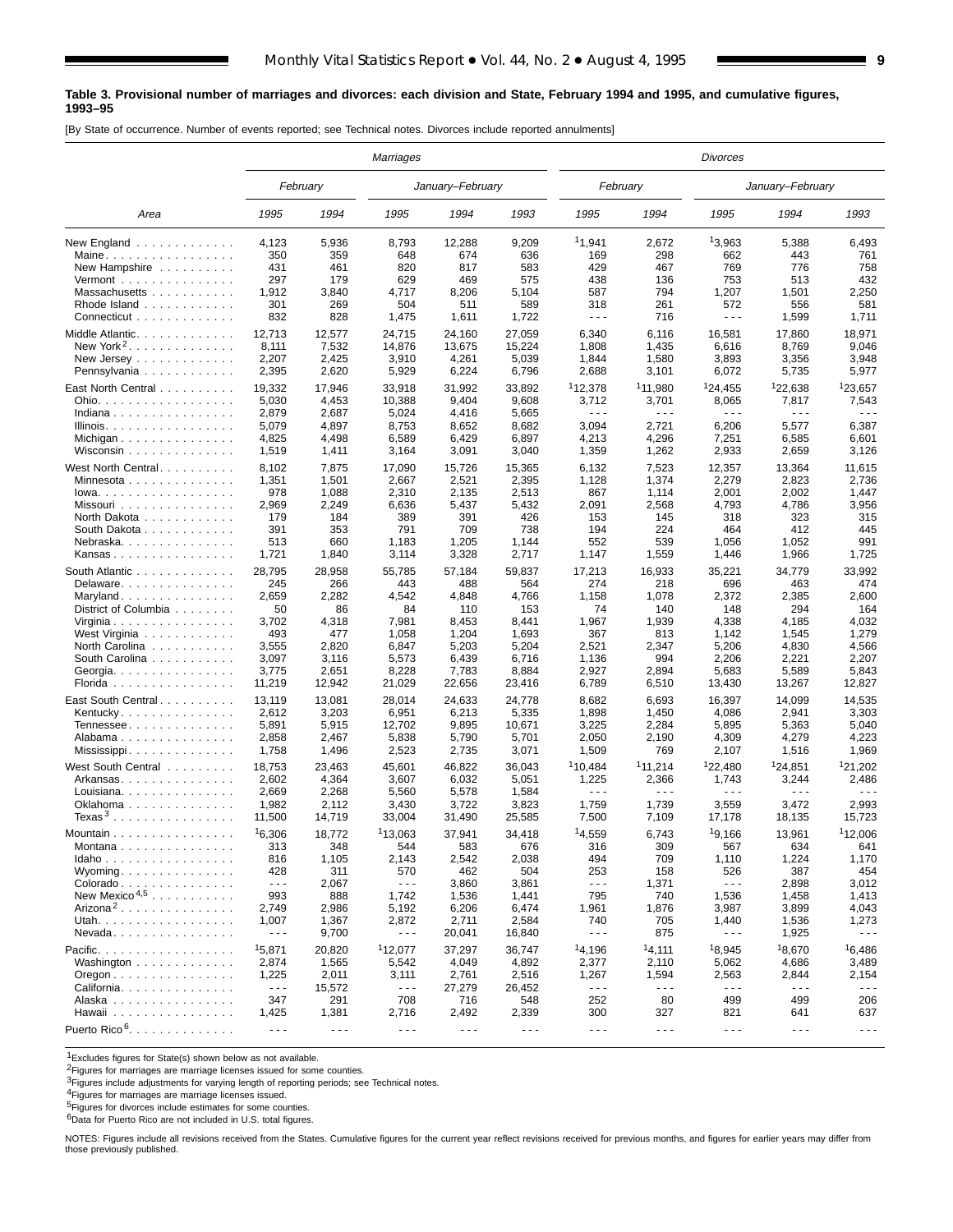#### **Table 4. Provisional number of deaths under 1 year and infant mortality rates: each division and State, 12 months ending with February 1994 and 1995**

[Data are estimates by State of residence; see Technical notes. Infant mortality rates are deaths under 1 year per 1,000 live births in specified area]

|                                                                                      | 12 months ending with February |         |                      |                      |  |  |  |  |  |
|--------------------------------------------------------------------------------------|--------------------------------|---------|----------------------|----------------------|--|--|--|--|--|
|                                                                                      | 1995                           |         | 1994                 |                      |  |  |  |  |  |
| Area                                                                                 | Number                         | Rate    | Number               | Rate                 |  |  |  |  |  |
|                                                                                      | 1791                           | 15.9    | 1,168                | 6.3                  |  |  |  |  |  |
|                                                                                      | 89                             | 6.2     | 103                  | 6.8                  |  |  |  |  |  |
| New Hampshire                                                                        | 95                             | 6.5     | 79                   | 5.2                  |  |  |  |  |  |
|                                                                                      | 49                             | 6.6     | 41                   | 5.7                  |  |  |  |  |  |
|                                                                                      | 479                            | 5.7     | 483                  | 5.6                  |  |  |  |  |  |
|                                                                                      | 79                             | 6.0     | 122                  | 8.5                  |  |  |  |  |  |
|                                                                                      | $- - -$                        | $- - -$ | 340                  | 7.2                  |  |  |  |  |  |
| Middle Atlantic                                                                      | 11,232                         | 17.8    | 4,650                | 8.4                  |  |  |  |  |  |
|                                                                                      | $\sim$ $\sim$ $\sim$           | - - -   | 2,308                | 8.3                  |  |  |  |  |  |
|                                                                                      | $\sim$ $\sim$ $\sim$           | - - -   | 1,007                | 8.6                  |  |  |  |  |  |
|                                                                                      | 1,232                          | 7.8     | 1,335                | 8.5                  |  |  |  |  |  |
|                                                                                      | 5,591                          | 8.8     | 5,975                | 9.3                  |  |  |  |  |  |
|                                                                                      | 1,376                          | 8.7     | 1,452                | 9.0                  |  |  |  |  |  |
|                                                                                      | 789                            | 9.9     | 770                  | 9.2                  |  |  |  |  |  |
|                                                                                      | 1,701                          | 8.9     | 1,906                | 10.1                 |  |  |  |  |  |
|                                                                                      | 1,193                          | 8.6     | 1,301                | 9.3                  |  |  |  |  |  |
|                                                                                      | 532                            | 7.9     | 546                  | 7.9                  |  |  |  |  |  |
|                                                                                      |                                |         |                      |                      |  |  |  |  |  |
|                                                                                      | 1,951                          | 7.6     | 2,066                | 8.0                  |  |  |  |  |  |
|                                                                                      | 449                            | 7.0     | 453                  | 7.1                  |  |  |  |  |  |
|                                                                                      | 255                            | 6.4     | 249                  | 6.9                  |  |  |  |  |  |
|                                                                                      | 595                            | 7.9     | 667                  | 8.6                  |  |  |  |  |  |
| North Dakota $\ldots \ldots \ldots \ldots \ldots \ldots \ldots \ldots \ldots \ldots$ | 62                             | 7.1     | 63                   | 7.2                  |  |  |  |  |  |
|                                                                                      | 120                            | 11.4    | 117                  | 10.8                 |  |  |  |  |  |
|                                                                                      | 196                            | 8.4     | 194                  | 8.6                  |  |  |  |  |  |
|                                                                                      | 274                            | 7.7     | 323                  | 8.6                  |  |  |  |  |  |
|                                                                                      | 5,824                          | 8.7     | 6,335                | 9.4                  |  |  |  |  |  |
| Delaware                                                                             | 69                             | 6.7     | 94                   | 8.9                  |  |  |  |  |  |
| Maryland                                                                             | 662                            | 8.9     | 703                  | 9.6                  |  |  |  |  |  |
|                                                                                      | 186                            | 19.5    | 175                  | 18.0                 |  |  |  |  |  |
|                                                                                      | 734                            | 7.5     | 823                  | 8.7                  |  |  |  |  |  |
|                                                                                      | 146                            | 6.8     | 187                  | 8.8                  |  |  |  |  |  |
|                                                                                      | 997                            | 9.7     | 1,057                | 10.5                 |  |  |  |  |  |
|                                                                                      | 431                            | 8.5     | 493                  | 9.2                  |  |  |  |  |  |
|                                                                                      | 1,086                          | 9.8     | 1,160                | 10.2                 |  |  |  |  |  |
|                                                                                      | 1,513                          | 8.0     | 1,643                | 8.5                  |  |  |  |  |  |
|                                                                                      | 2,160                          | 9.5     | 2,234                | 9.5                  |  |  |  |  |  |
| Kentucky                                                                             | 412                            | 8.1     | 437                  | 8.3                  |  |  |  |  |  |
|                                                                                      | 709                            | 9.5     | 694                  | 9.2                  |  |  |  |  |  |
|                                                                                      | 614                            | 10.2    | 623                  | 9.8                  |  |  |  |  |  |
|                                                                                      | 425                            | 10.0    | 480                  | 11.0                 |  |  |  |  |  |
| West South Central                                                                   | 3,730                          | 7.7     | 3,890                | 8.2                  |  |  |  |  |  |
|                                                                                      | 302                            | 8.8     | 304                  | 8.9                  |  |  |  |  |  |
|                                                                                      | 666                            | 9.5     | 663                  | 9.9                  |  |  |  |  |  |
|                                                                                      | 425                            | 9.6     | 419                  | 8.8                  |  |  |  |  |  |
|                                                                                      | 2,337                          | 6.9     | 2,504                | 7.6                  |  |  |  |  |  |
|                                                                                      | 1,771                          | 7.2     | 1,731                | 7.1                  |  |  |  |  |  |
|                                                                                      | 102                            | 9.1     | 84                   | $\sqrt{4}$           |  |  |  |  |  |
|                                                                                      | 121                            | 7.1     | 128                  | 7.4                  |  |  |  |  |  |
|                                                                                      | 62                             | 9.4     | 37                   | 5.5                  |  |  |  |  |  |
|                                                                                      | 345                            | 6.4     | 401                  | 7.4                  |  |  |  |  |  |
|                                                                                      | 250                            | 8.9     | 242                  | 8.7                  |  |  |  |  |  |
|                                                                                      | 540                            | 7.8     | 478                  | 7.0                  |  |  |  |  |  |
|                                                                                      | 227                            | 5.9     | 220                  | 5.9                  |  |  |  |  |  |
|                                                                                      | 124                            | 6.1     | 141                  | 6.5                  |  |  |  |  |  |
|                                                                                      | 4,580                          | 6.4     |                      | 6.8                  |  |  |  |  |  |
|                                                                                      | 439                            | 5.5     | 5,048<br>491         | 6.6                  |  |  |  |  |  |
|                                                                                      | 285                            | 6.8     | 296                  | 6.9                  |  |  |  |  |  |
| California <sup>2</sup>                                                              | 3,659                          | 6.5     | 4,048                | 6.8                  |  |  |  |  |  |
|                                                                                      | 74                             | 6.7     | 77                   | 6.4                  |  |  |  |  |  |
|                                                                                      | 123                            | 6.5     | 136                  | 6.9                  |  |  |  |  |  |
|                                                                                      |                                |         |                      |                      |  |  |  |  |  |
| Puerto Rico <sup>3</sup>                                                             | $\sim$ $\sim$ $\sim$           | - - -   | $\sim$ $\sim$ $\sim$ | $\sim$ $\sim$ $\sim$ |  |  |  |  |  |

1Excludes figures for State shown below as not available.

2Figures include adjustments for varying length of reporting periods; see Technical notes.

3Data for Puerto Rico are not included in U.S. total figures.

NOTES: Figures include all revisions received from the States. Figures for the current year reflect revisions received for previous months, and figures for earlier years may differ from those previously published.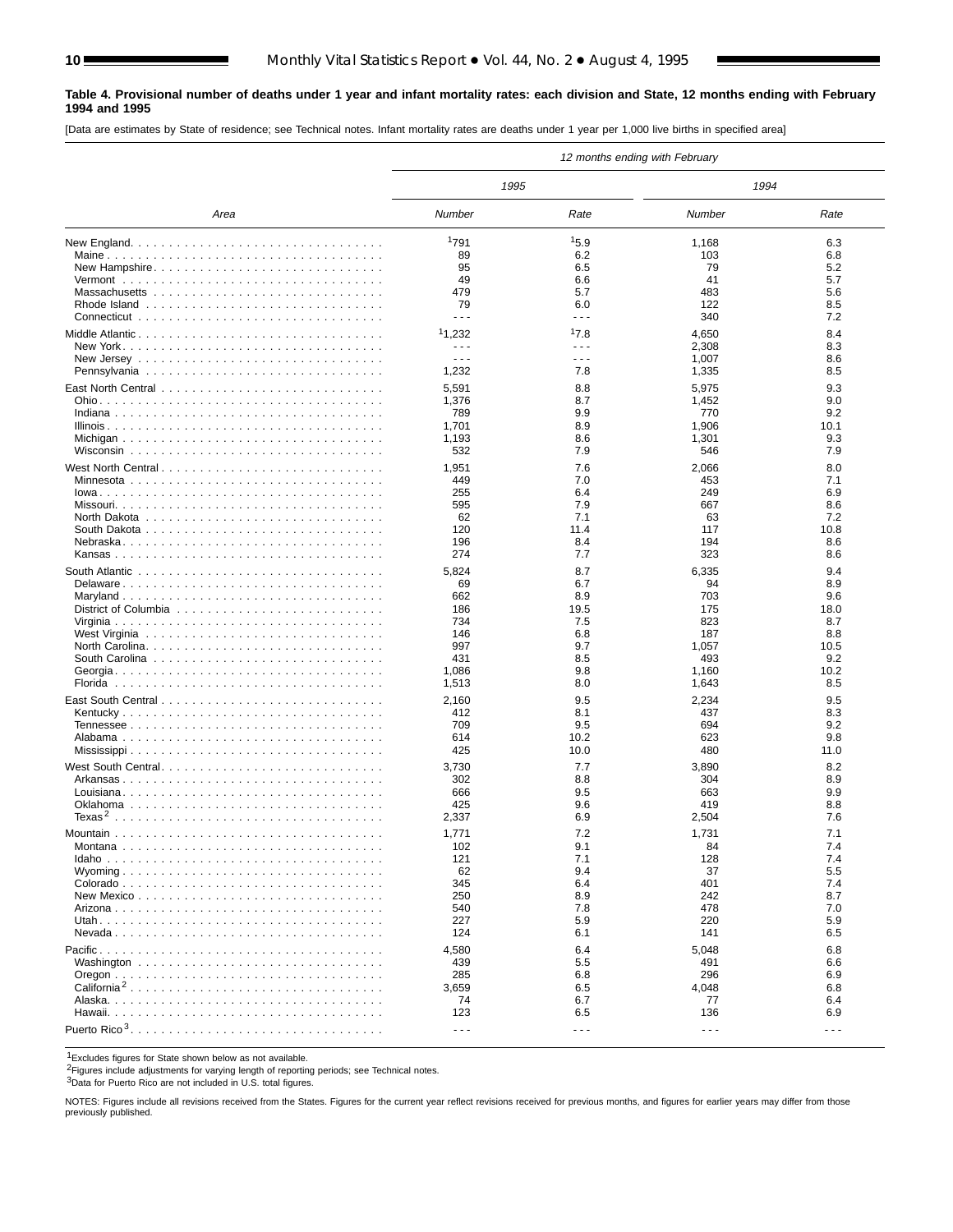#### **Table 5. Provisional number of deaths and death rates, by age, race, and sex, and age-adjusted death rates by race and sex: United States, January 1994 and 1995 and 12 months ending with January 1994 and 1995**

[Data are provisional, estimated from a 10-percent sample of deaths. Age-specific rates on an annual basis per 100,000 population in specified group; age-adjusted<br>rates per 100,000 U.S. standard million population; see Tec

|                                          |                      | 12 months ending with January<br>January |                      |                           |                      |                      |                      |                      |
|------------------------------------------|----------------------|------------------------------------------|----------------------|---------------------------|----------------------|----------------------|----------------------|----------------------|
|                                          |                      | 1995                                     |                      | 1994                      | 1995                 |                      | 1994                 |                      |
| Age, race, and sex                       | Number               | Rate                                     | Number               | Rate                      | Number               | Rate                 | Number               | Rate                 |
| All races, both sexes <sup>1</sup>       |                      |                                          |                      |                           |                      |                      |                      |                      |
| All ages                                 | 220,000              | 988.7                                    | 224,000              | 1016.3                    | 2,281,000            | 874.4                | 2,294,000            | 888.5                |
| Under 1 year                             |                      |                                          |                      |                           | 31,600               | <sup>2</sup> 804.7   | 32,900               | <sup>2</sup> 834.4   |
| $1-4$ years $\ldots$ $\ldots$ $\ldots$ . | 4,080                | 83.5                                     | 3,800                | 78.3                      | 7,220                | 45.5                 | 7,020                | 44.5                 |
| $5-14$ years $\ldots$                    |                      |                                          |                      |                           | 8,600                | 22.8                 | 8,760                | 23.6                 |
| 15-24 years.                             | 2,970                | 97.3                                     | 2,860                | 93.5                      | 36,000               | 100.0                | 35,550               | 98.8                 |
| 25-34 years.                             | 5,280                | 151.2                                    | 4,870                | 137.7                     | 58,890               | 142.3                | 60,160               | 143.6                |
| 35-44 years.                             | 9,080                | 253.9                                    | 8,130                | 231.9                     | 101,390              | 242.5                | 96,460               | 235.9                |
| 45-54 years.                             | 13,080               | 504.8                                    | 12,040               | 483.1                     | 136,820              | 455.9                | 134,860              | 468.6                |
| 55-64 years.                             | 22,140               | 1,237.6                                  | 22,800               | 1,279.4                   | 239,120              | 1,136.8              | 243,900              | 1,165.2              |
| 65-74 years. $\ldots$<br>75-84 years.    | 47,010<br>63,310     | 2,952.6<br>6,755.7                       | 46,680<br>65,290     | 2,938.7<br>7,059.1        | 484,900<br>642,840   | 2,587.5<br>5,836.6   | 492,730<br>647,300   | 2,639.2<br>5,988.5   |
| 85 years and over                        | 52,640               | 17,307.8                                 | 57,370               | 19,704.9                  | 533,950              | 15,317.0             | 533,100              | 15,688.6             |
| Not stated                               | 100                  | $\sim$ $\sim$                            | 50                   | $\sim 100$                | 710                  | $\sim$ .             | 890                  | $\sim$ $\sim$ $\sim$ |
| Age-adjusted rate $3 \ldots$ .           | $\sim 10$ .          | 563.9                                    | $\sim$ $\sim$ $\sim$ | 568.3                     | $\sim$ $\sim$ $\sim$ | 507.9                | $\sim$ $\sim$ $\sim$ | 517.4                |
| All races, male <sup>1</sup>             |                      |                                          |                      |                           |                      |                      |                      |                      |
| All ages $\dots$ $\dots$ $\dots$ $\dots$ | 111,080              | 1,023.9                                  | 112,750              | 1,048.3                   | 1,164,910            | 914.3                | 1,178,430            | 934.9                |
| Under 1 year $\ldots \ldots$             |                      |                                          |                      |                           | 17,640               | <sup>2</sup> 878.9   | 19,170               | 2948.5               |
| $1-4$ years                              | 2,310                | 92.3                                     | 2,370                | 95.4                      | 4,240<br>5,070       | 52.2<br>26.3         | 4,030                | 49.9<br>27.0         |
| 5-14 years<br>15–24 years. $\ldots$      | 2,390                | 153.5                                    | 2,150                | 137.7                     | 27,890               | 151.7                | 5,120<br>26,680      | 145.0                |
| 25-34 years.                             | 3,840                | 220.0                                    | 3,570                | 201.9                     | 42,940               | 207.5                | 44,530               | 212.4                |
| 35-44 years.                             | 6,120                | 345.0                                    | 5,620                | 323.2                     | 70,500               | 339.8                | 66,650               | 328.8                |
| 45-54 years.                             | 8,130                | 642.4                                    | 7,630                | 626.4                     | 86,000               | 586.4                | 85,600               | 608.5                |
| 55-64 years.                             | 12,960               | 1,524.9                                  | 13,960               | 1,649.3                   | 145,530              | 1,456.0              | 148,160              | 1,492.0              |
| 65-74 years.                             | 26,880               | 3,804.0                                  | 27,120               | 3,861.6                   | 276,920              | 3,336.4              | 282,920              | 3,432.2              |
| 75–84 years.                             | 31,020               | 8,565.5                                  | 31,840               | 8,985.9                   | 313,470              | 7,401.9              | 321,160              | 7,781.9              |
| 85 years and over<br>Not stated          | 17,380<br>50         | 20,484.0<br>$\sim$ .                     | 18,490<br>10         | 22,560.1<br>$\sim$ $\sim$ | 174,260<br>470       | 17,673.4<br>$\sim$ . | 173,900<br>540       | 18,305.3<br>$\sim$ . |
| Age-adjusted rate $3 \ldots$ .           | $\sim 10$ .          | 720.5                                    | $\cdots$             | 736.0                     | $\sim$ $\sim$ $\sim$ | 654.4                | $\sim$ $\sim$ $\sim$ | 672.0                |
| All races, female 1                      |                      |                                          |                      |                           |                      |                      |                      |                      |
| All ages                                 | 108,610              | 955.0                                    | 111,130              | 985.8                     | 1,117,090            | 836.8                | 1,115,240            | 844.2                |
| Under 1 year                             |                      |                                          |                      |                           | 13,940               | <sup>2</sup> 726.0   | 13,780               | <sup>2</sup> 714.4   |
| $1-4$ years                              | 1,770                | 74.2                                     | 1,430                | 60.4                      | 2,980                | 38.4                 | 2,990                | 38.8                 |
| 5–14 years $\ldots$                      |                      |                                          |                      |                           | 3,530                | 19.2                 | 3,650                | 20.2                 |
| 15-24 years.                             | 570                  | 38.1                                     | 720                  | 48.1                      | 8,110                | 46.1                 | 8,870                | 50.4                 |
| 25-34 years.                             | 1,440                | 82.5                                     | 1,300                | 73.6                      | 15,950               | 77.1                 | 15,640               | 74.8                 |
| 35-44 years.<br>45-54 years.             | 2,970<br>4,950       | 164.7<br>373.4                           | 2,500<br>4,410       | 141.4<br>346.1            | 30,900<br>50,810     | 146.7<br>331.2       | 29,820<br>49,260     | 144.7<br>334.8       |
| 55-64 years.                             | 9,180                | 977.4                                    | 8,840                | 944.8                     | 93,590               | 847.8                | 95,740               | 870.2                |
| 65-74 years.                             | 20,130               | 2,273.1                                  | 19,560               | 2,207.4                   | 207,980              | 1,992.1              | 209,810              | 2,012.2              |
| 75-84 years.                             | 32,290               | 5,615.8                                  | 33,450               | 5,863.4                   | 329,370              | 4,859.4              | 326,140              | 4,880.9              |
| 85 years and over                        | 35,270               | 16,083.5                                 | 38,880               | 18,578.8                  | 359,690              | 14,381.8             | 359,200              | 14,697.2             |
| Not stated                               | 40                   | $\sim$ $\sim$ $\sim$                     | 40                   | $\sim$ $\sim$             | 240                  | $\sim$ $\sim$        | 350                  | $\sim$ $\sim$        |
| Age-adjusted rate $3 \ldots$ .           | $\sim$ $\sim$ $\sim$ | 435.0                                    | $\sim$ $\sim$ $\sim$ | 430.9                     | $\sim$ $\sim$        | 385.7                | $\sim$ $\sim$        | 390.3                |
| White                                    |                      |                                          |                      |                           |                      |                      |                      |                      |
| All ages                                 | 188,900              | 1,023.4                                  | 193,650              | 1,057.0                   | 1,960,610            | 904.8<br>2672.4      | 1,971,940            | 917.7                |
|                                          | 2,820                | 72.7                                     | 2,440                | 63.3                      | 20,650<br>4,760      | 37.9                 | 21,200<br>4,920      | 2685.0<br>39.4       |
| 5–14 years $\ldots$                      |                      |                                          |                      |                           | 6,090                | 20.4                 | 6,510                | 22.0                 |
| 15-24 years.                             | 1,880                | 77.1                                     | 2,000                | 81.7                      | 25,090               | 87.3                 | 24,720               | 85.7                 |
| 25-34 years.<br>35-44 years.             | 3,680<br>6,370       | 128.8<br>213.7                           | 3,280<br>5,610       | 113.2<br>191.8            | 41,750<br>72,200     | 123.3<br>207.3       | 43,170<br>68,300     | 125.6<br>199.9       |
| 45-54 years.                             | 10,130               | 456.5                                    | 9,250                | 432.7                     | 105,240              | 409.4                | 103,720              | 419.7                |
| 55–64 years. $\ldots$                    | 18,010               | 1,163.5                                  | 18,750               | 1,213.5                   | 195,130              | 1,071.6              | 199,560              | 1,098.4              |
| 65-74 years.                             | 40,270               | 2,848.4                                  | 40,250               | 2,849.7                   | 419,310              | 2,519.6              | 425,480              | 2,561.0              |
| 75-84 years.                             | 57,240               | 6,734.8                                  | 58,870               | 7,023.5                   | 578,760              | 5,800.9              | 582,860              | 5,949.4              |
| 85 years and over                        | 48,430               | 17,496.9                                 | 53,180               | 20,004.8                  | 491,120              | 15,434.3             | 490,910              | 15,835.8             |
| Not stated $\ldots$                      | 90                   | $\sim$ $\sim$ $\sim$                     | 20                   | $\sim$ $\sim$ $\sim$      | 500                  | $\sim$ $\sim$        | 590                  | $\sim$ $\sim$ $\sim$ |
| Age-adjusted rate $3 \ldots$ .           | $\sim 100$           | 532.1                                    | $\sim$ $\sim$        | 538.0                     | $\sim$               | 480.4                | $\sim 100$           | 489.0                |

See footnotes at end of table.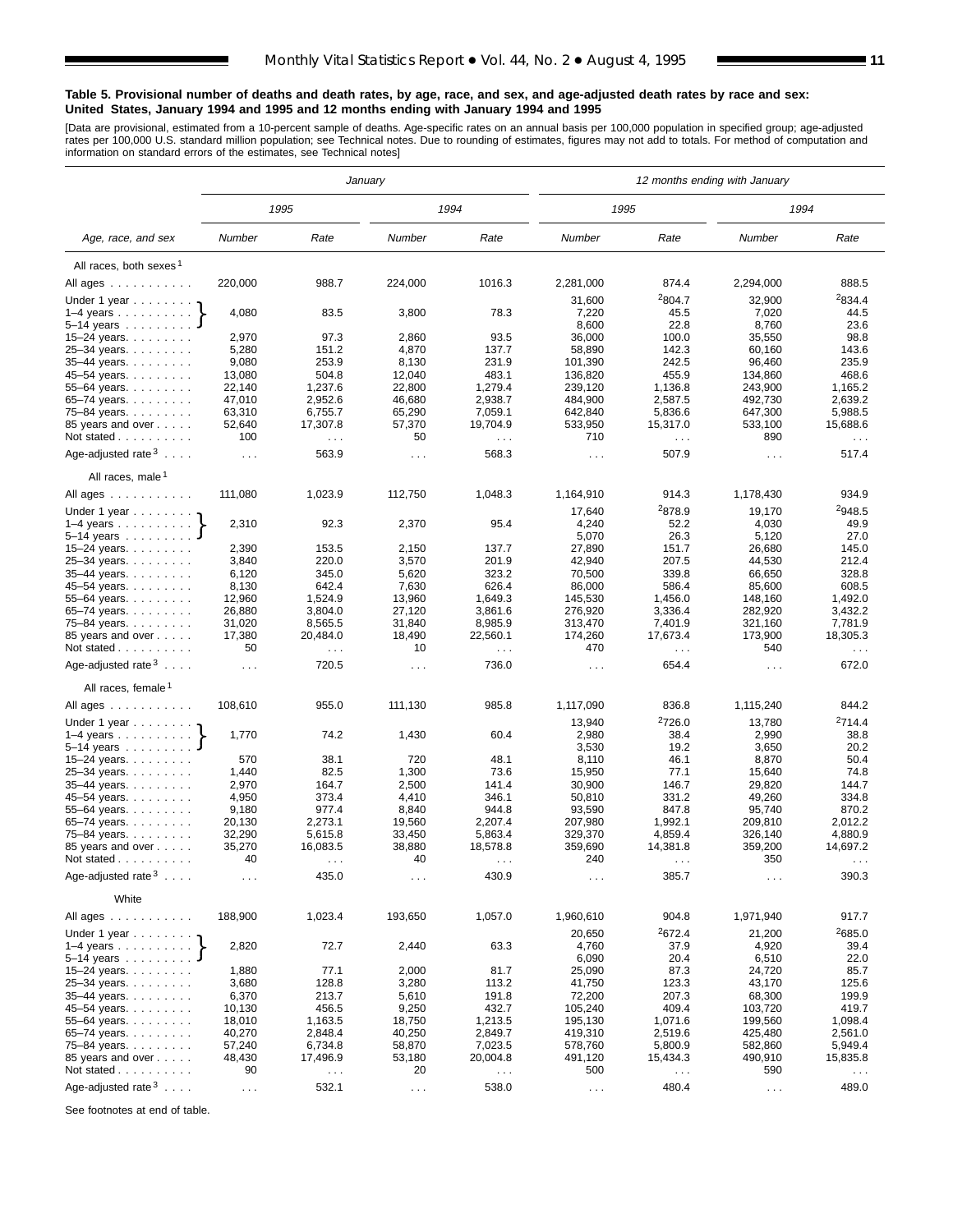#### **Table 5. Provisional number of deaths and death rates, by age, race, and sex, and age-adjusted death rates by race and sex: United States, January 1994 and 1995 and 12 months ending with January 1994 and 1995—Con.**

[Data are provisional, estimated from a 10-percent sample of deaths. Age-specific rates on an annual basis per 100,000 population in specified group; age-adjusted<br>rates per 100,000 U.S. standard million population; see Tec

|                                          |                          |                               | January              |                      |                      |                               | 12 months ending with January |                               |
|------------------------------------------|--------------------------|-------------------------------|----------------------|----------------------|----------------------|-------------------------------|-------------------------------|-------------------------------|
|                                          |                          | 1995                          |                      | 1994                 |                      | 1995                          | 1994                          |                               |
| Age, race, and sex                       | Number                   | Rate                          | Number               | Rate                 | Number               | Rate                          | Number                        | Rate                          |
| White male                               |                          |                               |                      |                      |                      |                               |                               |                               |
| All ages                                 | 94,740                   | 1,046.5                       | 96,540               | 1,074.6              | 988,960              | 930.5                         | 1,002,760                     | 951.7                         |
| Under 1 year                             |                          |                               |                      |                      | 11,430               | 2727.1                        | 12,110                        | <sup>2</sup> 762.6            |
| $1-4$ years                              | 1,630                    | 81.9                          | 1,470                | 74.4                 | 2,860                | 44.5                          | 2,850                         | 44.5                          |
| $5-14$ years $\ldots$                    |                          |                               |                      |                      | 3,550                | 23.1                          | 3,870                         | 25.5                          |
| 15-24 years.                             | 1,490                    | 119.2                         | 1,540                | 122.7                | 19,080               | 129.4                         | 18,300                        | 123.6                         |
| 25-34 years.                             | 2,770                    | 192.0                         | 2,530                | 172.8                | 30,870               | 180.5                         | 32,430                        | 186.6                         |
| $35 - 44$ years.                         | 4,430                    | 296.5                         | 3,870                | 263.9                | 51,020               | 292.1                         | 48,220                        | 281.6                         |
| 45–54 years.                             | 6,390                    | 583.5                         | 6,010                | 569.4                | 66,630               | 525.0                         | 66,590                        | 545.9                         |
| 55-64 years.                             | 10,740                   | 1,444.2                       | 11,720               | 1,579.8              | 119,990              | 1.371.6                       | 122,540                       | 1,406.4                       |
| 65–74 years. $\ldots$                    | 23,160                   | 3,665.2                       | 23,590               | 3,753.4              | 241,120              | 3,249.6                       | 247,170                       | 3,348.3                       |
| 75-84 years.<br>85 years and over        | 28,220<br>15,860         | 8,565.8<br>20,725.7           | 28,830<br>16,960     | 8,956.5<br>22,874.0  | 283,130<br>158,950   | 7,361.7<br>17,859.6           | 290,080<br>158,240            | 7,739.6<br>18,421.4           |
| Not stated                               | 50                       | $\sim$ $\sim$ $\sim$          | 10                   | $\sim$ $\sim$ $\sim$ | 340                  | $\sim$ .                      | 350                           | $\sim$ $\sim$ $\sim$          |
| Age-adjusted rate $3 \ldots$ .           | $\cdots$                 | 681.3                         | $\sim$ $\sim$        | 698.5                | $\sim$ $\sim$ $\sim$ | 617.6                         | $\sim$ $\sim$ $\sim$          | 635.2                         |
| White female                             |                          |                               |                      |                      |                      |                               |                               |                               |
| All ages                                 | 94,160                   | 1,001.1                       | 97,110               | 1,040.0              | 971,640              | 880.0                         | 969,180                       | 884.9                         |
| Under 1 year $\ldots \ldots$             |                          |                               |                      |                      | 9,220                | 2615.1                        | 9,090                         | 2603.2                        |
| $1-4$ years $\ldots$ $\ldots$ $\ldots$ . | 1,190                    | 63.0                          | 970                  | 51.7                 | 1,900                | 31.0                          | 2,060                         | 33.9                          |
| $5 - 14$ years                           |                          |                               |                      |                      | 2,540                | 17.4                          | 2,630                         | 18.3                          |
| 15-24 years.                             | 380                      | 32.0                          | 460                  | 38.6                 | 6,010                | 42.9                          | 6,420                         | 45.7                          |
| 25-34 years.                             | 910                      | 64.4                          | 750                  | 52.3                 | 10,880               | 65.0                          | 10,740                        | 63.2                          |
| 35-44 years.                             | 1,940                    | 130.5                         | 1,740                | 119.2                | 21,170               | 121.9                         | 20,090                        | 117.9                         |
| 45-54 years.                             | 3,730                    | 331.9                         | 3,240                | 299.3                | 38,610               | 296.7                         | 37,130                        | 296.7                         |
| 55-64 years.                             | 7,270                    | 903.9                         | 7,030                | 875.2                | 75,140               | 794.2                         | 77,020                        | 814.5                         |
| 65-74 years.                             | 17,100                   | 2,187.0                       | 16,660               | 2,125.2              | 178,200              | 1,932.3                       | 178,310                       | 1,931.4                       |
| 75–84 years.                             | 29,020<br>32,570         | 5,575.8<br>16,263.2           | 30,040<br>36,220     | 5,818.3<br>18,895.0  | 295,630<br>332,170   | 4,821.9<br>14,492.6           | 292,770<br>332,670            | 4,840.0<br>14,844.7           |
| 85 years and over<br>Not stated $\ldots$ | 30                       | $\sim$ $\sim$                 | 10                   | $\sim$ $\sim$        | 160                  | $\sim$ .                      | 240                           | $\sim$ $\sim$ $\sim$          |
| Age-adjusted rate $3 \ldots$ .           | $\sim 10$ .              | 408.6                         | $\cdots$             | 405.7                | $\sim$ $\sim$ $\sim$ | 365.6                         | $\sim 100$                    | 368.3                         |
| <b>Black</b>                             |                          |                               |                      |                      |                      |                               |                               |                               |
| All ages                                 | 27,630                   | 988.1                         | 27,440               | 996.1                | 283,700              | 867.0                         | 285,950                       | 887.8                         |
| Under 1 year                             |                          |                               |                      |                      | 9,710                | <sup>2</sup> 1,521.9          | 10,830                        | <sup>2</sup> 1,681.7          |
| $1-4$ years                              | 1,130                    | 148.4                         | 1,230                | 163.1                | 2,120                | 84.6                          | 1,750                         | 69.8                          |
| $5 - 14$ years                           |                          |                               |                      |                      | 2,010                | 34.6                          | 1,900                         | 33.4                          |
| 15–24 years. $\ldots$                    | 930                      | 201.9                         | 780                  | 170.9                | 9,480                | 175.5                         | 9,520                         | 178.1                         |
| 25-34 years.                             | 1,460                    | 315.6                         | 1,380                | 297.1                | 15,240               | 279.7                         | 15,120                        | 275.7                         |
| 35-44 years.                             | 2,430                    | 558.6                         | 2,400                | 568.8                | 26,700               | 528.5                         | 25,800                        | 528.1                         |
| 45-54 years.                             | 2,650                    | 988.6                         | 2,520                | 986.4                | 28,010               | 905.9                         | 28,010                        | 953.0                         |
| 55–64 years.                             | 3,670                    | 2,048.9                       | 3,670                | 2,079.5              | 38,540               | 1,841.4                       | 39,280                        | 1,901.3                       |
| 65-74 years.                             | 6,120                    | 4,484.0                       | 5,810                | 4,280.8              | 58,160               | 3.621.4                       | 59,620                        | 3,749.7                       |
| 75-84 years.                             | 5,330                    | 7,634.6                       | 5,830                | 8,391.6              | 56,080               | 6,781.1                       | 56,550                        | 6,938.7<br>15,142.3           |
| 85 years and over<br>Not stated          | 3,910<br>10              | 16,925.4                      | 3,790<br>30          | 18,288.6             | 37,450<br>190        | 15,040.2                      | 37,250<br>300                 |                               |
| Age-adjusted rate $3 \ldots$ .           |                          | $\sim$ $\sim$ $\sim$<br>876.6 | $\sim$ $\sim$        | $\cdots$<br>880.7    | $\sim$ $\sim$ $\sim$ | $\sim$ $\sim$ $\sim$<br>774.4 | $\sim$ $\sim$                 | $\sim$ $\sim$ $\sim$<br>795.1 |
| <b>Black male</b>                        |                          |                               |                      |                      |                      |                               |                               |                               |
| All ages                                 | 14,480                   | 1,091.9                       | 14,700               | 1,124.9              | 154,080              | 992.3                         | 155,350                       | 1,017.3                       |
| Under 1 year                             |                          |                               |                      |                      | 5,570                | <sup>2</sup> 1,724.5          | 6,510                         | <sup>2</sup> 1,996.9          |
| $1-4$ years $\ldots$ $\ldots$ $\ldots$ . | 600                      | 155.3                         | 810                  | 211.8                | 1,130                | 89.0                          | 990                           | 78.0                          |
| $5 - 14$ years<br>15-24 years. $\ldots$  | 790                      | 343.2                         | 560                  | 245.6                | 1,230<br>7,680       | 41.8<br>284.4                 | 1,050<br>7,490                | 36.4<br>280.6                 |
| 25-34 years.                             | 990                      | 452.5                         | 930                  | 423.3                | 10,670               | 413.7                         | 10,770                        | 415.2                         |
| 35-44 years.                             | 1,500                    | 739.3                         | 1,680                | 854.1                | 17,800               | 754.9                         | 17,010                        | 747.7                         |
| 45-54 years.                             | 1,590                    | 1,309.1                       | 1,460                | 1,261.2              | 17,320               | 1,235.4                       | 17,140                        | 1,286.8                       |
| 55-64 years.                             | 1,920                    | 2,467.9                       | 1,970                | 2,560.2              | 22,400               | 2,456.1                       | 22,730                        | 2,528.4                       |
| 65-74 years.                             | 3,350                    | 5,904.7                       | 3,210                | 5,709.2              | 31,560               | 4,738.7                       | 31,770                        | 4,828.3                       |
| 75-84 years.                             | 2,380                    | 9,403.5                       | 2,720                | 10,893.1             | 25,970               | 8,714.8                       | 26,490                        | 9,041.0                       |
| 85 years and over                        | 1,350                    | 20,120.4                      | 1,360                | 22,553.4             | 12,630               | 17,301.4                      | 13,210                        | 18,347.2                      |
| Not stated                               | $\overline{\phantom{0}}$ | $\sim$ $\sim$                 |                      | $\sim$ $\sim$        | 120                  | $\sim$ .                      | 190                           | $\epsilon \rightarrow \infty$ |
| Age-adjusted rate $3 \ldots$ .           | $\sim 100$               | 1,130.1                       | $\sim$ $\sim$ $\sim$ | 1,160.1              | $\sim$ $\sim$        | 1,034.1                       | $\sim$ $\sim$                 | 1,059.9                       |

See footnotes at end of table.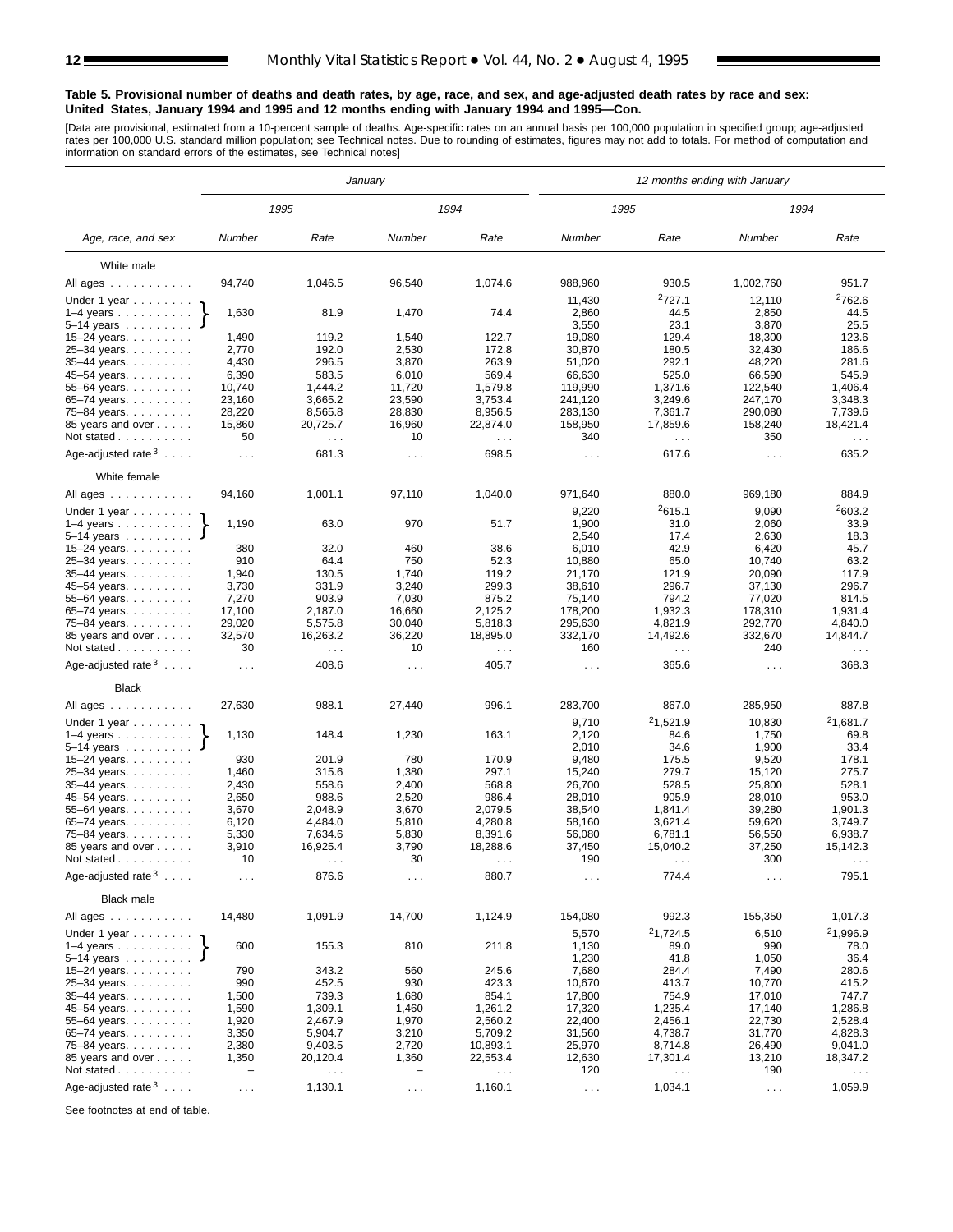#### **Table 5. Provisional number of deaths and death rates, by age, race, and sex, and age-adjusted death rates by race and sex: United States, January 1994 and 1995 and 12 months ending with January 1994 and 1995—Con.**

[Data are provisional, estimated from a 10-percent sample of deaths. Age-specific rates on an annual basis per 100,000 population in specified group; age-adjusted rates per 100,000 U.S. standard million population; see Technical notes. Due to rounding of estimates, figures may not add to totals. For method of computation and<br>information on standard errors of the estimates, see Techn

|                                     |          |                      | January       |          | 12 months ending with January |                      |          |                      |  |  |  |
|-------------------------------------|----------|----------------------|---------------|----------|-------------------------------|----------------------|----------|----------------------|--|--|--|
|                                     |          | 1995                 |               | 1994     |                               | 1995                 |          | 1994                 |  |  |  |
| Age, race, and sex                  | Number   | Rate                 | <b>Number</b> | Rate     | Number                        | Rate                 | Number   | Rate                 |  |  |  |
| <b>Black female</b>                 |          |                      |               |          |                               |                      |          |                      |  |  |  |
| All ages                            | 13,150   | 894.4                | 12,740        | 879.8    | 129,630                       | 753.8                | 130,600  | 771.0                |  |  |  |
| Under 1 year $\eta$                 |          |                      |               |          | 4,140                         | 21,314.3             | 4,320    | 21,358.5             |  |  |  |
| 1–4 years $\ldots$ $\ldots$ $\cdot$ | 530      | 141.2                | 420           | 113.0    | 990                           | 80.1                 | 760      | 61.3                 |  |  |  |
| $5-14$ years                        |          |                      |               |          | 780                           | 27.3                 | 850      | 30.3                 |  |  |  |
| 15-24 years. $\ldots$               | 140      | 60.7                 | 210           | 91.9     | 1,800                         | 66.6                 | 2,030    | 75.9                 |  |  |  |
| 25-34 years.                        | 470      | 192.7                | 450           | 183.8    | 4,570                         | 159.2                | 4,360    | 150.9                |  |  |  |
| 35-44 years.                        | 920      | 396.3                | 730           | 324.1    | 8,900                         | 330.4                | 8,790    | 336.8                |  |  |  |
| 45-54 years.                        | 1,050    | 716.3                | 1,060         | 758.7    | 10,690                        | 632.5                | 10,870   | 676.4                |  |  |  |
| 55-64 years.                        | 1,750    | 1,727.1              | 1,700         | 1,707.9  | 16,140                        | 1,366.6              | 16,550   | 1,418.2              |  |  |  |
| 65-74 years.                        | 2,770    | 3,473.3              | 2,600         | 3,270.6  | 26,610                        | 2,830.9              | 27,850   | 2,988.2              |  |  |  |
| 75-84 years.                        | 2,940    | 6,606.1              | 3,110         | 6,988.1  | 30,110                        | 5,691.9              | 30,060   | 5,758.6              |  |  |  |
| 85 years and over                   | 2,560    | 15,617.6             | 2,430         | 16,538.3 | 24,830                        | 14,108.0             | 24,040   | 13,816.1             |  |  |  |
| Not stated                          | 10       | $\sim$ $\sim$ $\sim$ | 30            | $\cdots$ | 70                            | $\sim$ $\sim$ $\sim$ | 110      | $\sim$ $\sim$ $\sim$ |  |  |  |
| Age-adjusted rate $3 \ldots$ .      | $\cdots$ | 677.9                | $\cdots$      | 668.6    | $\cdots$                      | 572.8                | $\cdots$ | 591.3                |  |  |  |

1Includes races other than white and black.

2Death rates under 1 year (based on population estimates) differ from infant mortality rates (based on live births); see table 9 for infant mortality rates.

3For method of computation, see Technical notes.

NOTES: Figures include all revisions received from the States. Twelve-month figures for the current year reflect revisions received for previous months, and figures for earlier years may differ from those previously published. Data include adjustments for New York City, which is not included in the sample for January 1995.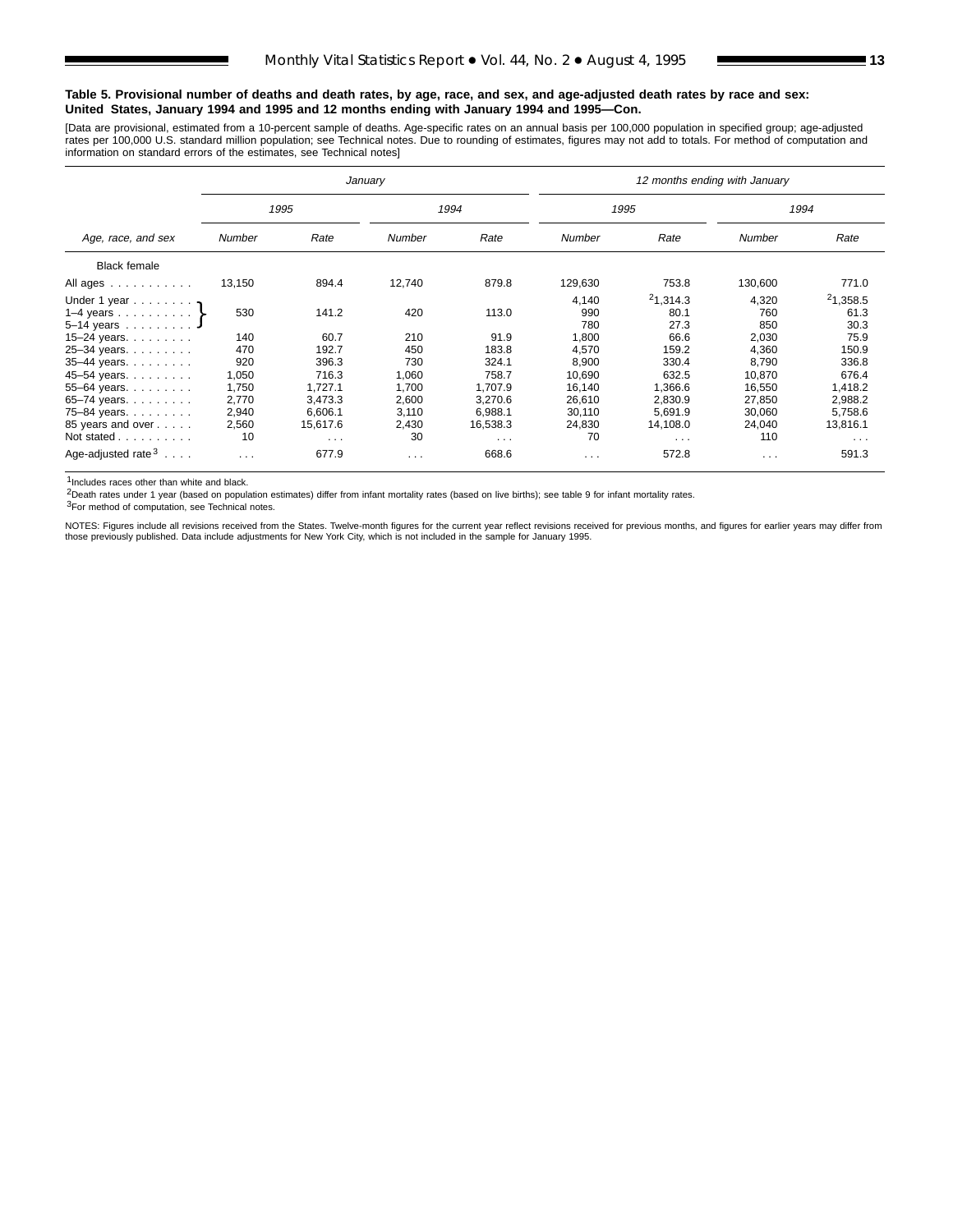#### Table 6. Provisional number of deaths and death rates for 72 selected causes and Human immunodeficiency virus infection: United States, January 1994 and 1995 and **12 months ending with January 1994 and 1995**

[Data are provisional, estimated from <sup>a</sup> 10-percent sample of deaths. Rates on an annual basis per 100,000 estimated population. Due to rounding of estimates, figures may not add to totals. For method of computation and information on standard errors of the estimates, see Technical notes. For explanation of asterisk preceding cause-of-death codes, see Technical notes]

|                                                                                                 |                          |              | January                  |              | 12 months ending with January |              |                  |                |  |
|-------------------------------------------------------------------------------------------------|--------------------------|--------------|--------------------------|--------------|-------------------------------|--------------|------------------|----------------|--|
|                                                                                                 | 1995                     |              | 1994                     |              | 1995                          |              | 1994             |                |  |
| Cause of death (Ninth Revision, International Classification of Diseases, 1975)                 | Number                   | Rate         | Number                   | Rate         | Number                        | Rate         | Number           | Rate           |  |
|                                                                                                 | 220,000                  | 988.7        | 224,000                  | 1016.3       | 2,281,000                     | 874.4        | 2,294,000        | 888.5          |  |
|                                                                                                 | $\equiv$                 |              | $\overline{\phantom{a}}$ |              | 10                            |              |                  |                |  |
|                                                                                                 | 40                       | $\star$      | 70                       |              | 730                           | 0.3          | 550              | 0.2            |  |
|                                                                                                 | 190                      | 0.8          | 110                      | 0.5          | 1,520                         | 0.6          | 1,500            | 0.6            |  |
|                                                                                                 | 130                      | 0.6          | 90                       |              | 1,130                         | 0.4          | 1,190            | 0.5            |  |
|                                                                                                 | 50                       |              | 20                       |              | 400                           | 0.2          | 310              | 0.1            |  |
|                                                                                                 |                          |              | $\equiv$                 |              | 20                            |              |                  |                |  |
|                                                                                                 | $\overline{\phantom{a}}$ |              | $\overline{\phantom{0}}$ |              |                               |              |                  |                |  |
|                                                                                                 | 20                       |              | 20                       |              | 300                           | 0.1          | 290              | 0.1            |  |
|                                                                                                 | 2.170                    | 9.8          | 2,270                    | 10.3         | 19,800                        | 7.6          | 20,730           | 8.0            |  |
|                                                                                                 |                          |              |                          |              |                               |              |                  |                |  |
|                                                                                                 |                          |              | $\overline{\phantom{0}}$ |              | 10                            |              |                  |                |  |
|                                                                                                 | 310                      | 1.4          | 200                      | 0.9          | 2.920                         | 1.1          | 2.620            | 1.0            |  |
| All other infectious and parasitic                                                              | 20                       |              | 10                       |              | 110                           | 0.0          | 110              | 0.0            |  |
| diseases <sup>1</sup> 001–003,005,020–032,037,039–041,*042–*044,046–054,056–066,071–088,098–139 | 4,200                    | 18.9         | 3,700                    | 16.8         | 47,280                        | 18.1         | 44,640           | Report<br>17.3 |  |
|                                                                                                 |                          |              |                          |              |                               |              |                  |                |  |
| Malignant neoplasms, including neoplasms of lymphatic and hematopoietic tissues 140–208         | 49,380                   | 222.2        | 46,880                   | 212.8        | 541,060                       | 207.4        | 532,810          | 206.4          |  |
|                                                                                                 | 810                      | 3.6          | 640                      | 2.9          | 7,920                         | 3.0          | 8,160            | 3.2            |  |
| Malignant neoplasms of digestive organs and peritoneum150–159                                   | 11.100                   | 49.9         | 10.950                   | 49.7         | 127.080                       | 48.7         | 124.680          | 48.3<br>59.5   |  |
|                                                                                                 | 14,430                   | 64.9         | 13,710                   | 62.2         | 154,700                       | 59.3         | 153,700          |                |  |
|                                                                                                 | 4,560<br>5.410           | 20.5<br>24.3 | 3,790<br>5.090           | 17.2<br>23.1 | 44,890<br>62,270              | 17.2<br>23.9 | 45,030<br>60.560 | 17.4<br>23.5   |  |
|                                                                                                 | 2,150                    | 9.7          | 2,070                    | 9.4          | 22,000                        | 8.4          | 21,990           | 8.5            |  |
|                                                                                                 | 5,920                    | 26.6         | 5,650                    | 25.6         | 67,750                        | 26.0         | 66,520           | 25.8           |  |
|                                                                                                 | 1.810                    | 8.1          | 1.860                    | 8.4          | 19.930                        | 7.6          | 19.010           | 7.4            |  |
|                                                                                                 | 3.170                    | 14.3         | 3,120                    | 14.2         | 34,520                        | 13.2         | 33,160           | 12.8           |  |
| Benign neoplasms, carcinoma in situ, and neoplasms of uncertain behavior and                    |                          |              |                          |              |                               |              |                  |                |  |
|                                                                                                 | 840                      | 3.8          | 790                      | 3.6          | 7.740                         | 3.0          | 8.170            | 3.2            |  |
|                                                                                                 | 5,790                    | 26.0         | 5,690                    | 25.8         | 55,360                        | 21.2         | 55,870           | 21.6           |  |
|                                                                                                 | 270                      | 1.2          | 400                      | 1.8          | 3,070                         | 1.2          | 3,430            | 1.3            |  |
|                                                                                                 | 420                      | 1.9          | 360                      | 1.6          | 4,210                         | 1.6          | 4,430            | 1.7            |  |
|                                                                                                 | 140                      | 0.6          | 120                      | 0.5          | 960                           | 0.4          | 830              | 0.3            |  |
|                                                                                                 | 90,460                   | 407.1        | 95,800                   | 434.9        | 933,840                       | 357.9        | 951,320          | 368.5          |  |
|                                                                                                 | 69,270                   | 311.7        | 74,270                   | 337.2        | 725,730                       | 278.2        | 745.130          | 288.6          |  |
| Rheumatic fever and rheumatic heart disease390-398                                              | 580                      | 2.6          | 560                      | 2.5          | 5.540                         | 2.1          | 5.680            | 2.2            |  |
|                                                                                                 | 2,260                    | 10.2         | 2,240                    | 10.2         | 23,810                        | 9.1          | 23,350           | 9.0            |  |
|                                                                                                 | 300                      | 1.3          | 140                      | 0.6          | 2,350                         | 0.9          | 2,270            | 0.9            |  |
|                                                                                                 | 44,580                   | 200.6        | 48,870                   | 221.8        | 477,840                       | 183.1        | 490,260          | 189.9          |  |
|                                                                                                 | 21,780                   | 98.0         | 23,240                   | 105.5        | 223,660                       | 85.7         | 229,240          | 88.8           |  |
|                                                                                                 | 300                      | 1.3          | 340                      | 1.5          | 2,640                         | 1.0          | 2,980            | 1.2            |  |
| Old myocardial infarction and other forms of                                                    | 100                      |              | 120                      | 0.5          | 870                           | 0.3          | 790              | 0.3            |  |
|                                                                                                 | 22,410                   | 100.8        | 25,170                   | 114.3        | 250,670                       | 96.1         | 257,250          | 99.6           |  |
|                                                                                                 | 1,470                    | 6.6          | 1,400                    | 6.3          | 14,560                        | 5.6          | 14,660           | 5.7            |  |
| All other forms of heart disease415–423,425–429                                                 | 20,070                   | 90.3         | 21,050                   | 95.6         | 201,630                       | 77.3         | 208,900          | 80.9           |  |
|                                                                                                 | 1.250                    | 5.6          | 1.190                    | 5.4          | 10.840                        | 4.2          | 10.930           | 4.2            |  |
|                                                                                                 | 15,550                   | 70.0         | 15,470                   | 70.2         | 154,020                       | 59.0         | 151,210          | 58.6           |  |
|                                                                                                 | 2,450                    | 11.0         | 1,810                    | 8.2          | 21,740                        | 8.3          | 20,900           | 8.1            |  |
| Cerebral thrombosis and unspecified occlusion of cerebral arteries434.0,434.9                   | 1,370                    | 6.2          | 1,500                    | 6.8          | 14,860                        | 5.7          | 15,850           | 6.1            |  |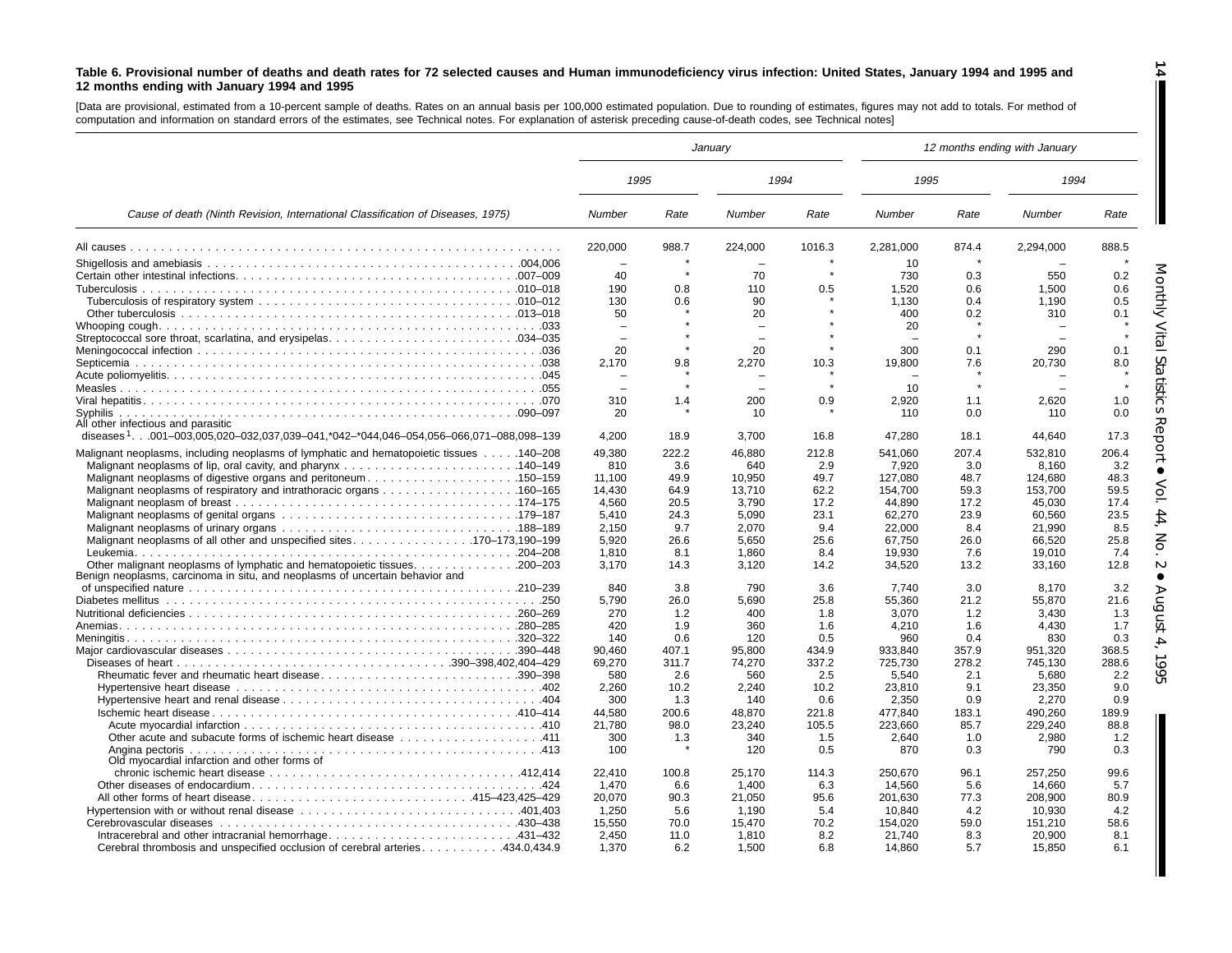| All other and late effects of cerebrovascular diseases 430.433.435–438<br>Atherosclerosis.                                                     | 50<br>11.680<br>1.710<br>2.670 | 52.6<br>7.7<br>12.0 | 60<br>12.100<br>2,130<br>2.750 | 54.9<br>9.7<br>12.5 | 910<br>116.500<br>17,000<br>26,250 | 0.3<br>44.7<br>6.5<br>10.1 | 500<br>113.960<br>17,560<br>26.480 | 0.2<br>44.1<br>6.8<br>10.3 |
|------------------------------------------------------------------------------------------------------------------------------------------------|--------------------------------|---------------------|--------------------------------|---------------------|------------------------------------|----------------------------|------------------------------------|----------------------------|
|                                                                                                                                                |                                |                     |                                |                     |                                    |                            |                                    |                            |
|                                                                                                                                                | 40<br>8.420                    | $\star$<br>37.9     | 140<br>11.880                  | 0.6<br>53.9         | 430<br>78.360                      | 0.2<br>30.0                | 670<br>84.330                      | 0.3<br>32.7                |
|                                                                                                                                                | 8.340                          | 37.5                | 11.120                         | 50.5                | 77.790                             | 29.8                       | 82.770                             | 32.1                       |
|                                                                                                                                                | 80                             |                     | 760                            | 3.4                 | 570                                | 0.2                        | 1.560                              | 0.6                        |
|                                                                                                                                                | 11,140                         | 50.1                | 11,890                         | 54.0                | 100,420                            | 38.5                       | 103,790                            | 40.2                       |
|                                                                                                                                                | 330                            | 1.5                 | 550                            | 2.5                 | 3,380                              | 1.3                        | 3,680                              | 1.4                        |
|                                                                                                                                                | 2,090                          | 9.4                 | 1,770                          | 8.0                 | 17,540                             | 6.7                        | 18,040                             | 7.0                        |
|                                                                                                                                                | 600                            | 2.7                 | 670                            | 3.0                 | 5,150                              | 2.0                        | 5,200                              | 2.0                        |
| Other chronic obstructive pulmonary diseases and allied conditions. 494–496                                                                    | 8,120                          | 36.5                | 8,890                          | 40.4                | 74,340                             | 28.5                       | 76,870                             | 29.8                       |
|                                                                                                                                                | 470                            | 2.1                 | 570                            | 2.6                 | 5.920                              | 2.3                        | 5.480                              | 2.1                        |
|                                                                                                                                                | 50                             |                     | 10                             |                     | 360                                | 0.1                        | 460                                | 0.2                        |
| Hernia of abdominal cavity and intestinal obstruction without                                                                                  |                                |                     |                                |                     |                                    |                            |                                    | Monthly                    |
|                                                                                                                                                | 600                            | 2.7                 | 560                            | 2.5                 | 6.010                              | 2.3                        | 5.900                              | 2.3                        |
|                                                                                                                                                | 2,300                          | 10.3                | 2,070                          | 9.4                 | 25,880                             | 9.9                        | 24,870                             | 9.6                        |
|                                                                                                                                                | 340                            | 1.5                 | 180                            | 0.8                 | 2.760                              | 1.1                        | 2.560                              | 1.0                        |
|                                                                                                                                                | 2,660                          | 12.0                | 2,460                          | 11.2                | 24,890                             | 9.5                        | 24,970                             | 9.7                        |
| Chronic glomerulonephritis, nephritis and nephropathy, not specified as                                                                        | 30                             |                     | 40                             |                     | 230                                | 0.1                        | 350                                | 0.1                        |
| Renal failure, disorders resulting from impaired renal function, and                                                                           | 240                            | 1.1                 | 140                            | 0.6                 | 1,700                              | 0.7                        | 1.630                              | 0.6                        |
|                                                                                                                                                | 2,380                          | 10.7                | 2,280                          | 10.3                | 22,950                             | 8.8                        | 23,000                             | 8.9                        |
|                                                                                                                                                | 80                             |                     | 110                            | 0.5                 | 990                                | 0.4                        | 990                                | 0.4                        |
|                                                                                                                                                | 10                             |                     | 30                             |                     | 380                                | 0.1                        | 430                                | 0.2                        |
|                                                                                                                                                | 30                             |                     | 30                             |                     | 340                                | 0.1                        | 270                                | Report<br>0.1              |
|                                                                                                                                                | $\equiv$                       |                     | 20                             |                     | 40                                 |                            | 70                                 |                            |
| 040–676. Other complications of pregnancy, childbirth, and the puerperium 640–676                                                              | 30                             |                     | 10                             | $\star$             | 300                                | 0.1                        | 200                                | 0.1                        |
|                                                                                                                                                | 1,060                          | 4.8                 | 930                            | 4.2                 | 11,700                             | 4.5                        | 11,600                             | 4.5                        |
| Birth trauma, intrauterine hypoxia, birth asphyxia, and                                                                                        | 1.180                          | 5.3                 | 1.000                          | 4.5                 | 14,360                             | 5.5                        | 15,520                             | 6.0                        |
|                                                                                                                                                | 190                            | 0.8                 | 200                            | 0.9                 | 2.370                              | 0.9                        | 2.930                              | 1.1                        |
|                                                                                                                                                | 990                            | 4.5                 | 800                            | 3.6                 | 11,990                             | 4.6                        | 12,590                             | $44,$<br>4.9               |
|                                                                                                                                                | 3,530                          | 15.9                | 4.240                          | 19.2                | 39.540                             | 15.2                       | 40,330                             | 15.6                       |
|                                                                                                                                                | 20,820                         | 93.7                | 20,190                         | 91.7                | 204,110                            | 78.2                       | 199,520                            | 77.3                       |
|                                                                                                                                                | 7.700                          | 34.6                | 6,800                          | 30.9                | 89,280                             | 34.2                       | 87,470                             | 33.9                       |
|                                                                                                                                                | 3,730                          | 16.8                | 2,750                          | 12.5                | 43,040                             | 16.5                       | 40,750                             | 15.8                       |
| All other accidents and adverse effectsB800-E807.E826-E949                                                                                     | 3,970                          | 17.9                | 4,050                          | 18.4                | 46,240                             | 17.7                       | 46,720                             | 18.1                       |
|                                                                                                                                                | 2.600                          | 11.7                | 2,360                          | 10.7                | 30,820                             | 11.8                       | 30,060                             | 11.6                       |
|                                                                                                                                                | 2,170                          | 9.8                 | 1,890                          | 8.6                 | 23,970                             | 9.2                        | 24,720                             | 9.6                        |
|                                                                                                                                                | 220                            | 1.0                 | 110                            | 0.5                 | 2,560                              | 1.0                        | 2.410                              | August<br>0.9              |
| Human immunodeficiency virus infection <sup>2</sup> *042-*044                                                                                  | 3.600                          | 16.2                | 3.170                          | 14.4                | 40.750                             | 15.6                       | 37.500                             | 14.5                       |
| 1Includes data for deaths due to Human immunodeficiency virus infection (category nos. *042-*044) shown separately below; see Technical notes. |                                |                     |                                |                     |                                    |                            |                                    |                            |

1Includes data for deaths due to Human immunodeficiency virus infection (category nos. \*042–\*044) shown separately below; see Technical notes. 2Included in All other infectious and parasitic diseases shown above.

NOTES: Figures include all revisions received from the States. Twelve-month figures for the current year reflect revisions received for previous months, and figures for earlier years may differ from those previously publis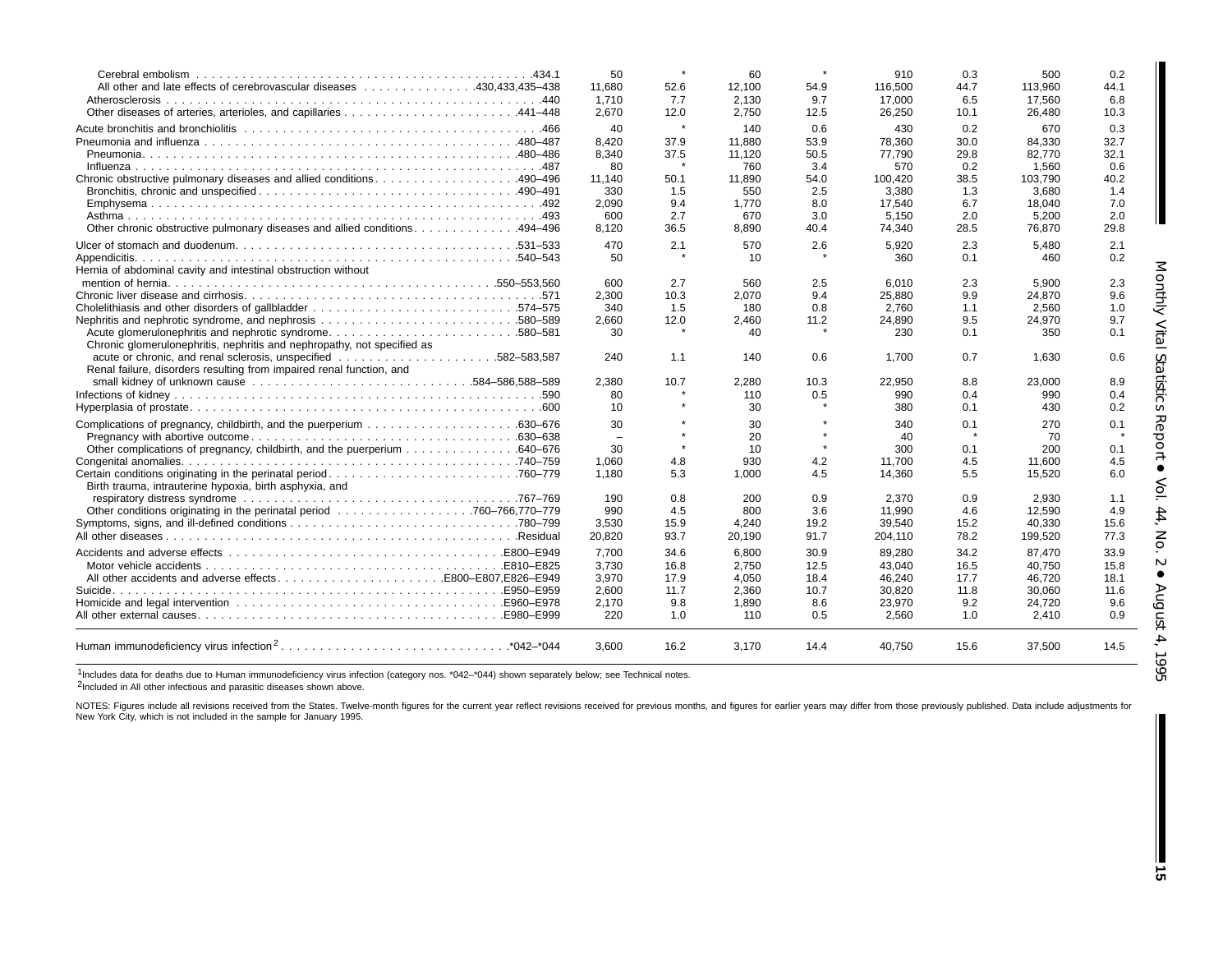#### Table 7. Provisional number of deaths and death rates for 16 selected subcategories of Malignant neoplasms, including neoplasms of lymphatic and hematopoietic tissues: United States, January 1994 and 1995 and 12 months ending with January 1994 and 1995 <u>්ත</u>

[Data are provisional, estimated from a 10-percent sample of deaths. Rates on an annual basis per 100,000 estimated population. Due to rounding of estimates, figures may not add to totals. For method of computation and information on standard errors of the estimates, see Technical notes]

|                                                                                          |        |       | January |       |               |       | 12 months ending with January |       |  |
|------------------------------------------------------------------------------------------|--------|-------|---------|-------|---------------|-------|-------------------------------|-------|--|
|                                                                                          | 1995   |       | 1994    |       | 1995          |       | 1994                          |       |  |
| Cause of death (Ninth Revision, International Classification of Diseases, 1975)          | Number | Rate  | Number  | Rate  | <b>Number</b> | Rate  | Number                        | Rate  |  |
| Malignant neoplasms, including neoplasms of lymphatic and hematopoietic tissues 1140–208 | 49,380 | 222.2 | 46,880  | 212.8 | 541.060       | 207.4 | 532,810                       | 206.4 |  |
|                                                                                          | 960    | 4.3   | 990     | 4.5   | 11,130        | 4.3   | 10,480                        | 4.1   |  |
|                                                                                          | 1,260  | 5.7   | 1.070   | 4.9   | 13.810        | 5.3   | 13,800                        | 5.3   |  |
| Malignant neoplasms of colon, rectum, rectosigmoid junction, and anus 153,154            | 4,920  | 22.1  | 5.070   | 23.0  | 58,490        | 22.4  | 57,370                        | 22.2  |  |
|                                                                                          | 2,420  | 10.9  | 2.390   | 10.8  | 26,770        | 10.3  | 26,640                        | 10.3  |  |
|                                                                                          | 13,800 | 62.1  | 13,220  | 60.0  | 149.290       | 57.2  | 148,560                       | 57.5  |  |
|                                                                                          | 700    | 3.1   | 470     | 2.1   | 7,360         | 2.8   | 6,660                         | 2.6   |  |
|                                                                                          | 270    | 1.2   | 330     | 1.5   | 4.540         | 1.7   | 4,650                         | 1.8   |  |
| Malignant neoplasms of body of uterus and of uterus, part unspecified. 179,182           | 490    | 2.2   | 520     | 2.4   | 5.850         | 2.2   | 6,020                         | 2.3   |  |
|                                                                                          | 1,190  | 5.3   | 980     | 4.4   | 13,890        | 5.3   | 12,680                        | 4.9   |  |
|                                                                                          | 3,260  | 14.7  | 2,990   | 13.6  | 36,000        | 13.8  | 35,220                        | 13.6  |  |
|                                                                                          | 1,100  | 4.9   | 1,060   | 4.8   | 10,680        | 4.1   | 10,970                        | 4.2   |  |
|                                                                                          | 1.050  | 4.7   | 1.010   | 4.6   | 11.320        | 4.3   | 11.020                        | 4.3   |  |
|                                                                                          | 920    | 4.1   | 1,030   | 4.7   | 12,030        | 4.6   | 11,280                        | 4.4   |  |
|                                                                                          | 110    | 0.5   | 150     | 0.7   | 1.480         | 0.6   | 1.620                         | 0.6   |  |
|                                                                                          | 2,060  | 9.3   | 1,960   | 8.9   | 22,660        | 8.7   | 21,500                        | 8.3   |  |
|                                                                                          | 1,000  | 4.5   | 1,000   | 4.5   | 10,380        | 4.0   | 10,050                        | 3.9   |  |

1Includes figures for subcategories not shown below.

NOTES: Figures include all revisions received from the States. Twelve-month figures for the current year reflect revisions received for previous months, and figures for earlier years may differ from those previously publis New York City, which is not included in the sample for January 1995.

#### Table 8. Provisional number of deaths and death rates for injury by firearms: United States, January 1994 and 1995 and 12 months ending with January 1994 and 1995

[Data are provisional, estimated from <sup>a</sup> 10-percent sample of deaths. Rates on an annual basis per 100,000 estimated population. Due to rounding of estimates, figures may not add to totals. For method of computation and information on standard errors of the estimates, see Technical notes]

|                                                                                 |                             |                   | January                                           |                                  |                                  |                          | 12 months ending with January    |                          |
|---------------------------------------------------------------------------------|-----------------------------|-------------------|---------------------------------------------------|----------------------------------|----------------------------------|--------------------------|----------------------------------|--------------------------|
|                                                                                 | 1995                        |                   | 1994                                              |                                  | 1995                             |                          | 1994                             |                          |
| Cause of death (Ninth Revision, International Classification of Diseases, 1975) | Number                      | Rate              | Number                                            | Rate                             | Number                           | Rate                     | Number                           | Rate                     |
|                                                                                 | 3.370                       | 15.2              | 2.950                                             | 13.4                             | 38.780                           | 14.9                     | 38,750                           | 15.0                     |
|                                                                                 | 130<br>1.580<br>1.630<br>30 | 0.6<br>7.1<br>7.3 | 100<br>1.540<br>1.310<br>$\overline{\phantom{a}}$ | $\star$<br>7.0<br>5.9<br>$\star$ | 1,580<br>19.420<br>17.460<br>320 | 0.6<br>7.4<br>6.7<br>0.1 | 1,620<br>18.970<br>17.870<br>290 | 0.6<br>7.3<br>6.9<br>0.1 |

NOTES: Figures include all revisions received from the States. Twelve-month figures for the current year reflect revisions received for previous months, and figures for earlier years may differ from those previously publis New York City, which is not included in the sample for January 1995.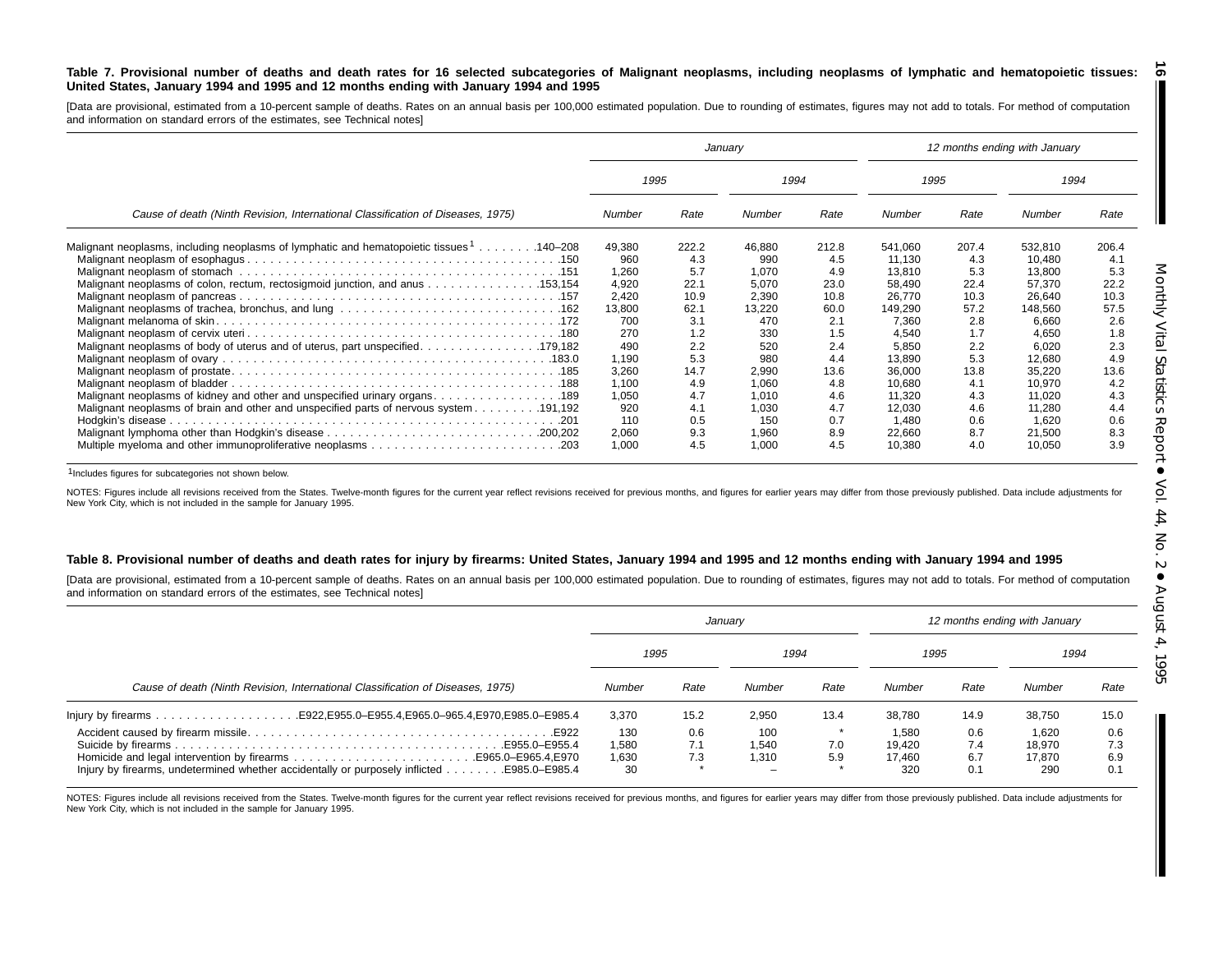#### Table 9. Provisional number of deaths under 1 year and infant mortality rates, by age and for 10 selected causes: United States, January 1994 and 1995 and 12 months ending **with January 1994 and 1995**

[Data are provisional, estimated from <sup>a</sup> 10-percent sample of deaths. Rates on an annual basis per 100,000 live births. Due to rounding of estimates, figures may not add to totals. For method of computation and information on standard errors of the estimates, see Technical notes]

|                                                                                         | January                              |                        |                                      | 12 months ending with January   |                                                |                                               |                                                |                                                |  |
|-----------------------------------------------------------------------------------------|--------------------------------------|------------------------|--------------------------------------|---------------------------------|------------------------------------------------|-----------------------------------------------|------------------------------------------------|------------------------------------------------|--|
|                                                                                         |                                      | 1995                   |                                      | 1994                            |                                                | 1995                                          |                                                | 1994                                           |  |
| Age and cause of death (Ninth Revision, International Classification of Diseases, 1975) | Number                               | Rate                   | Number                               | Rate                            | Number                                         | Rate                                          | Number                                         | Rate                                           |  |
|                                                                                         | 2,700                                | 792.0                  | 2,500                                | 729.2                           | 31.600                                         | 796.7                                         | 32,900                                         | 817.6                                          |  |
|                                                                                         | 1,700<br>1,000                       | 497.6<br>292.7         | 1,430<br>1,090                       | 415.3<br>316.5                  | 19,930<br>11.660                               | 502.5<br>294.0                                | 21.210<br>11.730                               | 526.4<br>291.1                                 |  |
|                                                                                         | 20<br>40<br>630<br>400               | 184.4<br>117.1         | 10<br>50<br>520<br>330               | - 41<br>151.0<br>95.8           | 260<br>440<br>6.880<br>3.930                   | 6.6<br>11.1<br>173.5<br>99.1                  | 190<br>470<br>6,700<br>4.110                   | 4.7<br>11.7<br>166.3<br>102.0                  |  |
| .Residual                                                                               | 10<br>80<br>100<br>580<br>310<br>530 | 169.8<br>90.7<br>155.1 | 30<br>60<br>110<br>430<br>470<br>510 | 31.9<br>124.9<br>136.5<br>148.1 | 200<br>570<br>1.550<br>7.870<br>3.460<br>6.410 | 5.0<br>14.4<br>39.1<br>198.4<br>87.2<br>161.6 | 170<br>670<br>2,040<br>8.270<br>4.340<br>6,010 | 4.2<br>16.6<br>50.6<br>205.2<br>107.7<br>149.2 |  |

NOTES: Figures include all revisions received from the States. Twelve-month figures for the current year reflect revisions received for previous months, and figures for earlier years may differ from those previously publis New York City, which is not included in the sample for January 1995.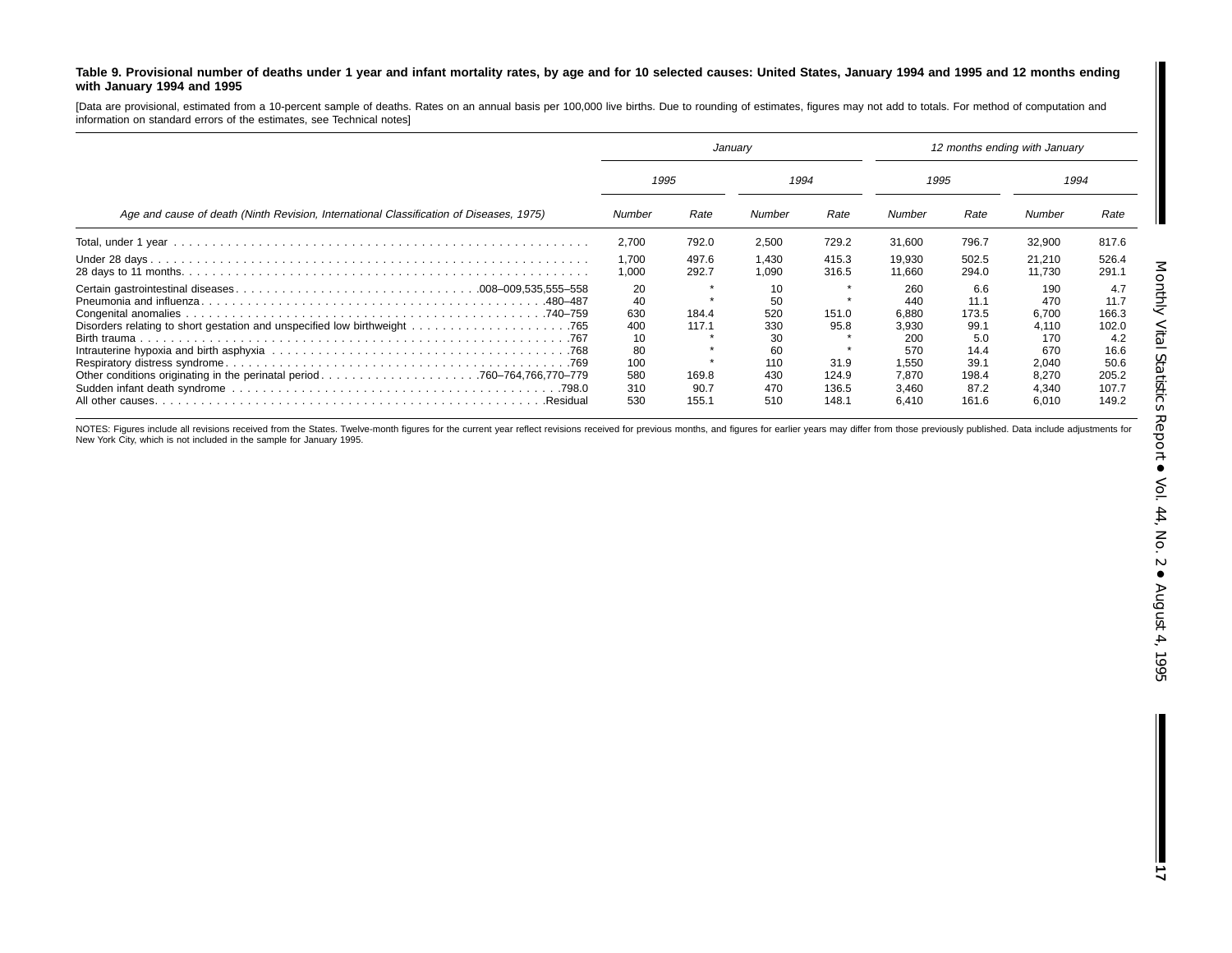## **Technical notes**

## **Nature and sources of data**

Data in this report are provisional unless otherwise specified and include only events occurring within the United States (50 States and the District of Columbia). Mortality data exclude fetal deaths. Data for the Commonwealth of Puerto Rico are not included in the U.S. totals.

Birth, death, and infant death figures in tables 2 and 4 for each State are estimates by State of residence. These estimates are derived by applying adjustment ratios to the actual counts of certificates for all events occurring in the State and received in registration offices during a 1-month period regardless of date of the event. The adjustment ratios for each data year represent the observed relationship between final State occurrence and residence figures for the three most recent years for which final data were available and are expressed as a single ratio for each State. As in previous years, monthly State marriage and divorce figures represent the actual count of all events occurring in the State (State of occurrence) that were received in the registration offices during the 1-month period. Delay in the receipt of certificates in a registration office may result in a low State figure for a given month followed by a high figure for the month(s) in which the delayed records are received. Data for previous months and cumulative data include revised figures received from the States.

Figures for births, deaths, and infant deaths for California in tables 2 and 4 contain adjustments for varying lengths of State reporting periods. Figures for Texas for all events shown in tables 2–4 also are adjusted for varying lengths of State reporting periods. The figures for both States are adjusted by the ratio between the number of days in the data month and the number of days in the State reporting period. The adjusted figures are included in the U.S. totals shown elsewhere in this report.

U.S. totals for births, deaths, and infant deaths are based on the State estimates by State of residence and, therefore, in effect, exclude events to nonresidents of the United States. Events to nonresidents of the United States are included in all marriage and divorce figures. The effect of excluding events to nonresidents from the U.S. totals is small.

## Provisional totals for the United States include estimates for State data shown as not available. Provisional totals for births and marriages for the entire United States include adjustments for observed differences between provisional and final monthly figures.

Divorce figures include reported annulments. The monthly national divorce estimate is obtained by multiplying the total for the reporting areas by the ratio observed between the most recent final annual divorce total for the United States and the provisional total for the reporting areas combined.

*Random variation*—Although the counts in this report are not subject to sampling variability (except the Current Mortality Sample), they may be affected by random variation. When the number of events is small and the probability of such an event is small, considerable caution must be observed in interpreting the data. Such infrequent events may be assumed to follow a Poisson probability distribution. For this distribution a simple approximation may be used to estimate the random variation as follows:

If *N* is the number of events in the population and *R* is the corresponding rate, the chances are 19 in 20 that

1. 
$$
N - 2\sqrt{N}
$$
 and  $N + 2\sqrt{N}$ 

covers the ''true'' number of events.

2. 
$$
R-2
$$
  $\frac{R}{\sqrt{N}}$  and  $R+2$   $\frac{R}{\sqrt{N}}$ 

covers the ''true'' rate.

If the rate  $R_1$  corresponding to  $N_1$ events is compared with the rate  $R_2$  corresponding to  $N_2$  events, the difference between the two rates may be regarded as statistically significant at the 0.05 level if it exceeds

$$
2\sqrt{\frac{R_1^2}{N_1} + \frac{R_2^2}{N_2}}
$$

Additional information on random variation in numbers of events, rates, and ratios may be found in the technical appendixes of *Vital Statistics of the United States, 1990, Volumes I and II.*

**Rates**

Rates are on an annual basis and, except for infant mortality rates, are per 1,000 or 100,000 estimated population residing in the United States. The populations used for computing these rates are furnished by the U.S. Bureau of the Census. Rates shown in this report beginning with 1992 were computed using populations based on the 1990 Census enumeration comparable to those used for final data. Monthly rates are based on populations estimated for the specific month. Year-to-date rates are averages of monthly rates that have been weighted by the number of days in the corresponding months. Rates for 12-month periods are the sum of events for the period per population estimated at the midpoint of the period.

Infant mortality rates are deaths under 1 year of age for the specified period (monthly, year-to-date, or 12-month period) per 1,000 or 100,000 live births. Births used for computing monthly and year-to-date infant mortality rates are adjusted for monthly variation in the number of births. Births used to compute 12-month rates do not contain this adjustment. Births used for computing infant mortality rates are not corrected for observed differences between provisional and final monthly figures as described earlier in ''Nature and sources of data.'' Because monthly infant mortality rates are based on relatively few events, they are highly variable. Therefore, comparisons of monthly infant mortality rates should be interpreted cautiously; see ''Random variation.''

Age-adjusted death rates are used to compare relative mortality risks across groups and over time. However, they should be viewed as constructs or indexes rather than as direct or actual measures of mortality risk. Statistically, they are weighted averages of the age-specific death rates, where the weights represent the fixed population proportions by age. See chapter 5 of an earlier report (1). The age-adjusted death rates presented in this report were computed by the direct method, that is, by applying age-specific death rates to the U.S. standard million population (2). See also chapter 10 of an earlier report (1). Age groups in table 5 were used to compute the age-adjusted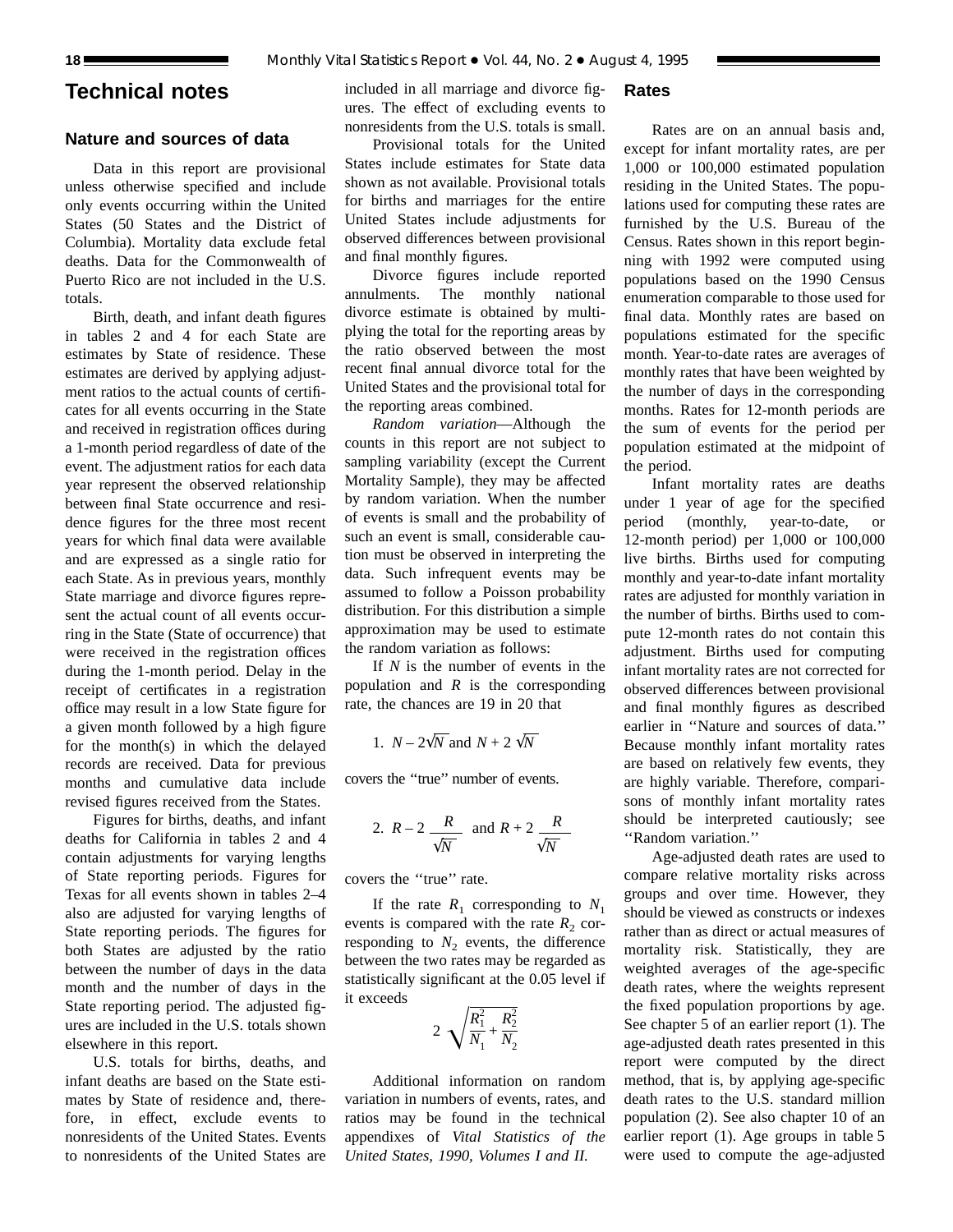rates shown in that table. It is important not to compare age-adjusted rates with crude rates.

## **Current Mortality Sample**

The Current Mortality Sample (CMS) is a 10-percent systematic sample of death certificates drawn each month after the certificates are counted in the State registration offices. Deaths and death rates for the United States by age, race, sex, and cause are estimated based on the sample. Because of the additional time required to select and process the certificates, data based on the CMS are published 1 month after publication of the U.S. and State counts. Complete information concerning the underlying cause of death sometimes is not available when the sample is drawn. As a result estimates based on sample counts for certain causes are biased. Correction for bias is not made in this report but is made in the annual summary (issue number 13 in this series) each year.

Estimated numbers of deaths based on the sample were proportionately adjusted to be consistent with estimates based on the count of death certificates received in State registration offices.

*HIV infection*—Beginning with data for 1987, the National Center for Health Statistics introduced category numbers \*042–\*044 for classifying and coding Human immunodeficiency virus (HIV) infection. The asterisks before the category numbers indicate that these codes

are not part of the *Ninth Revision, International Classification of Diseases.* Deaths classified to these categories are included in All other infectious and parasitic diseases in the List of 72 Selected Causes of Death and are also shown separately at the bottom of table 6.

*Sampling variability*—Because the estimates of deaths and death rates presented in this report with the exception of total deaths and deaths under 1 year are based on a sample of death certificates, they are subject to sampling variability. The estimated relative standard error in the following table is a measure of the

**Relative standard errors for estimated numbers of deaths from the Current Mortality Sample expressed as a percent of the estimate**

|                                                                                                                 | Relative standard error<br>of estimate (as percent)                                         |                                                                                                   |  |
|-----------------------------------------------------------------------------------------------------------------|---------------------------------------------------------------------------------------------|---------------------------------------------------------------------------------------------------|--|
| <b>Estimated number</b><br>of deaths                                                                            | 170,000<br>estimated<br>deaths<br>each month                                                | 2,000,000<br>estimated<br>deaths<br>each year                                                     |  |
| 10.<br>20<br>50.<br>100<br>200<br>500<br>1.000<br>2,000<br>5.000<br>$10,000$<br>$20,000$<br>50,000<br>$100,000$ | 94.9<br>67.1<br>42.4<br>30.0<br>212<br>13.4<br>9.5<br>6.7<br>42<br>2.9<br>2.0<br>1.1<br>0.6 | 94.9<br>67.1<br>424<br>30.0<br>21.2<br>13.4<br>9.5<br>67<br>42<br>3.0<br>2.1<br>1.3<br>0.9<br>0.6 |  |
| $200,000$<br>$500,000$<br>1,000,000<br>.                                                                        |                                                                                             | 04<br>0 2                                                                                         |  |

sampling error of the estimated number of deaths (or of the estimated death rate) expressed as a percent of the estimate. The first column refers to monthly estimates; the second to annual; cumulative year-to-date totals fall between the two.

The chances are about 2 in 3 that the percent difference between an estimate and the result of a complete count is less than the percent shown. The chances are about 19 in 20 that the percent difference is less than twice the percent shown. A figure based on 100 or fewer estimated deaths has a relative standard error of 30 percent or more and is, therefore, considered unreliable. A rate based on 100 or fewer estimated deaths has been replaced by an asterisk.

Unless otherwise specified comparisons made in the text between death rates based on the CMS were statistically significant at the 0.05 level of significance. Lack of comment in the text about any two rates does not mean that the difference was tested and found not to be significant at this level.

## **References**

1. Feinleib M, Zarate AO, eds. Reconsidering age adjustment procedures: Workshop proceedings. National Center for Health Statistics. Vital Health Stat 4(29). 1992.

2. Grove RD, Hetzel AM. Vital statistics rates in the United States, 1940–1960. Public Health Service. Washington: National Center for Health Statistics. 1968.